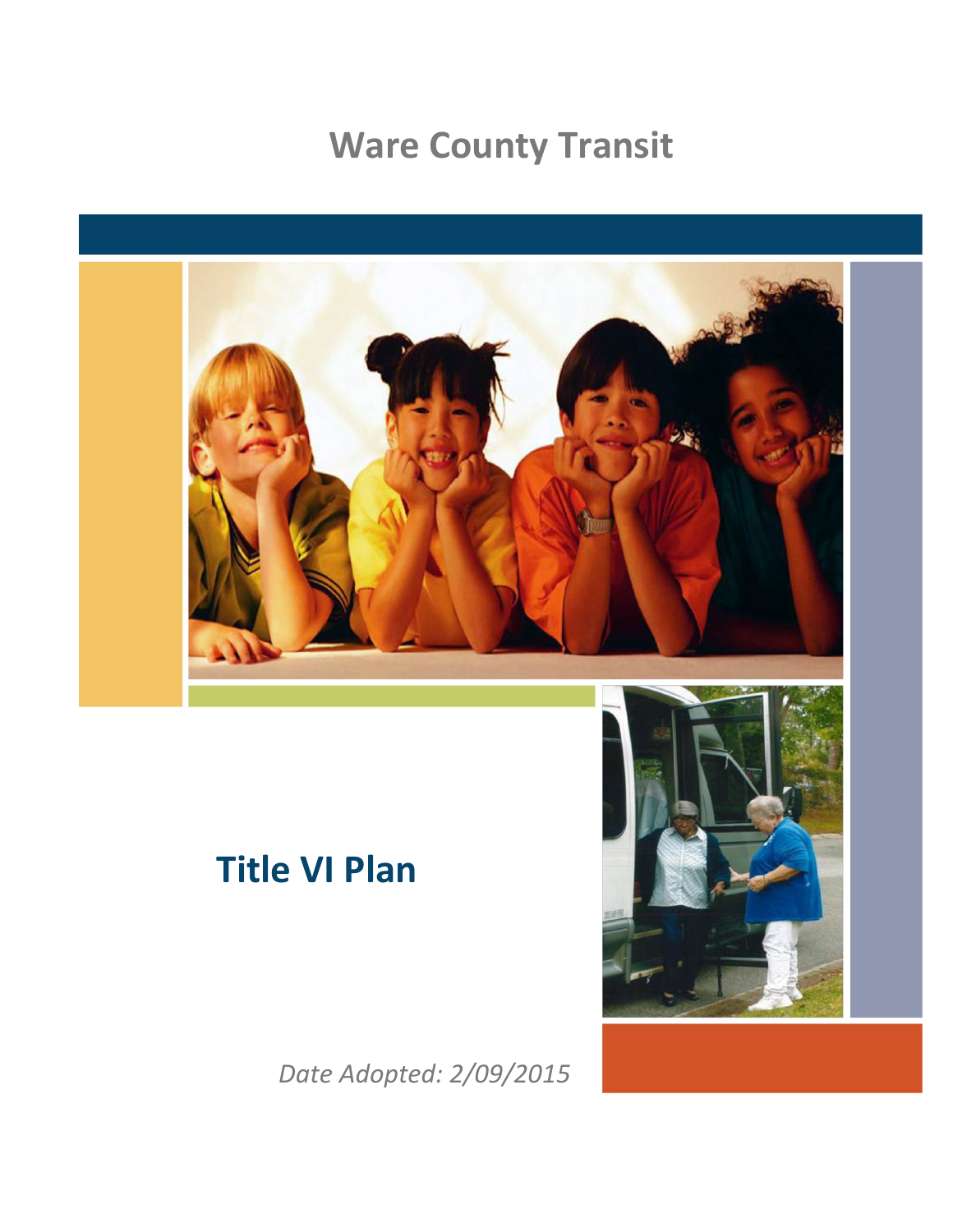## **Title VI Plan Activity Log**

| <b>Date</b> | <b>Activity</b><br>(Review/Update/Addendum/<br><b>Adoption/Distribution)</b> | <b>Concerned Person</b><br>(Signature) | <b>Remarks</b> |
|-------------|------------------------------------------------------------------------------|----------------------------------------|----------------|
| 1/8/15      | Review                                                                       | Elizabeth Hope                         |                |
|             |                                                                              |                                        |                |
|             |                                                                              |                                        |                |
|             |                                                                              |                                        |                |
|             |                                                                              |                                        |                |
|             |                                                                              |                                        |                |
|             |                                                                              |                                        |                |
|             |                                                                              |                                        |                |
|             |                                                                              |                                        |                |
|             |                                                                              |                                        |                |
|             |                                                                              |                                        |                |
|             |                                                                              |                                        |                |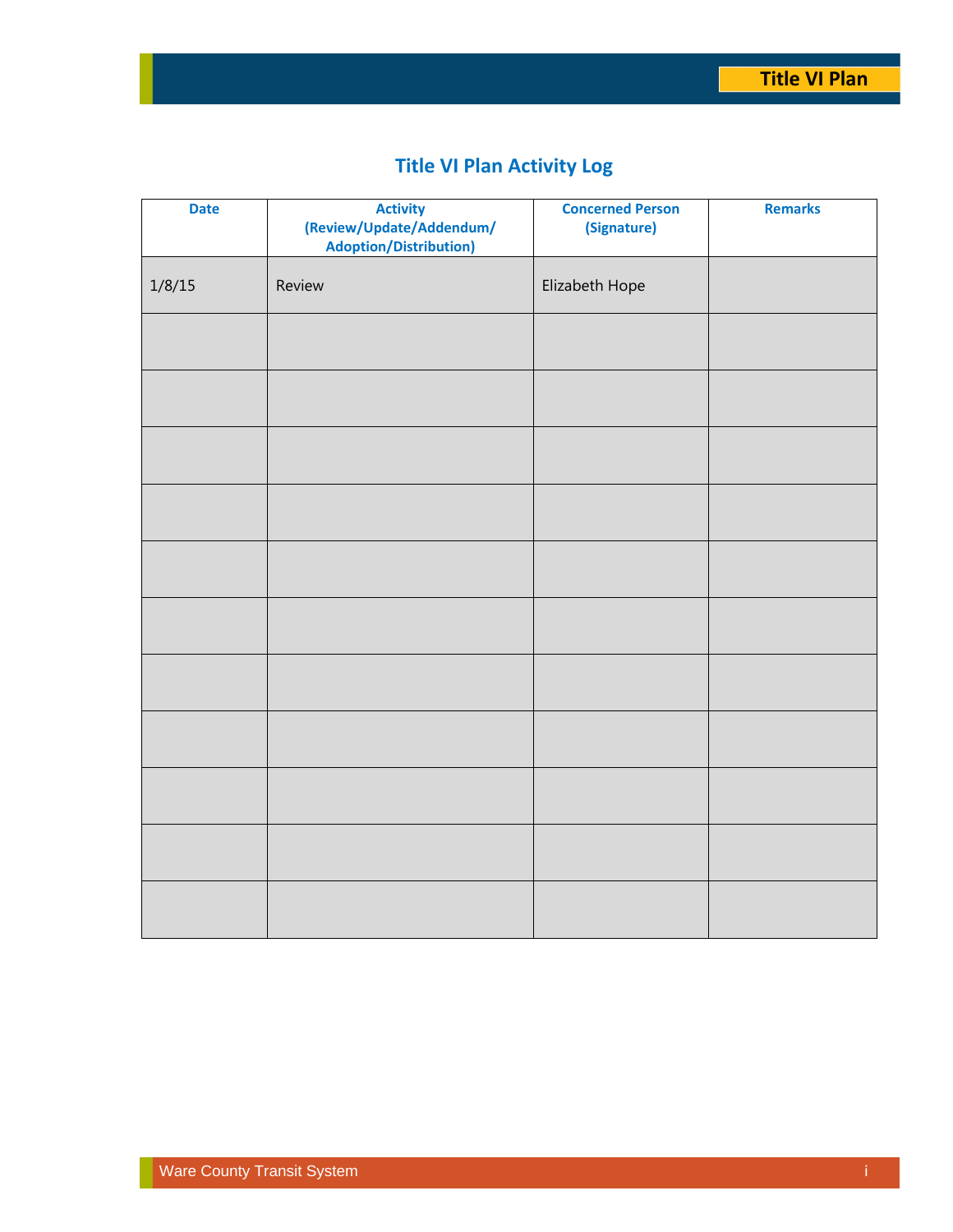## **Title VI Plan Activity Log (Continued)**

| <b>Date</b> | <b>Activity</b><br>(Review/Update/Addendum/<br><b>Adoption/Distribution)</b> | <b>Concerned Person</b><br>(Signature) | <b>Remarks</b> |
|-------------|------------------------------------------------------------------------------|----------------------------------------|----------------|
|             |                                                                              |                                        |                |
|             |                                                                              |                                        |                |
|             |                                                                              |                                        |                |
|             |                                                                              |                                        |                |
|             |                                                                              |                                        |                |
|             |                                                                              |                                        |                |
|             |                                                                              |                                        |                |
|             |                                                                              |                                        |                |
|             |                                                                              |                                        |                |
|             |                                                                              |                                        |                |
|             |                                                                              |                                        |                |
|             |                                                                              |                                        |                |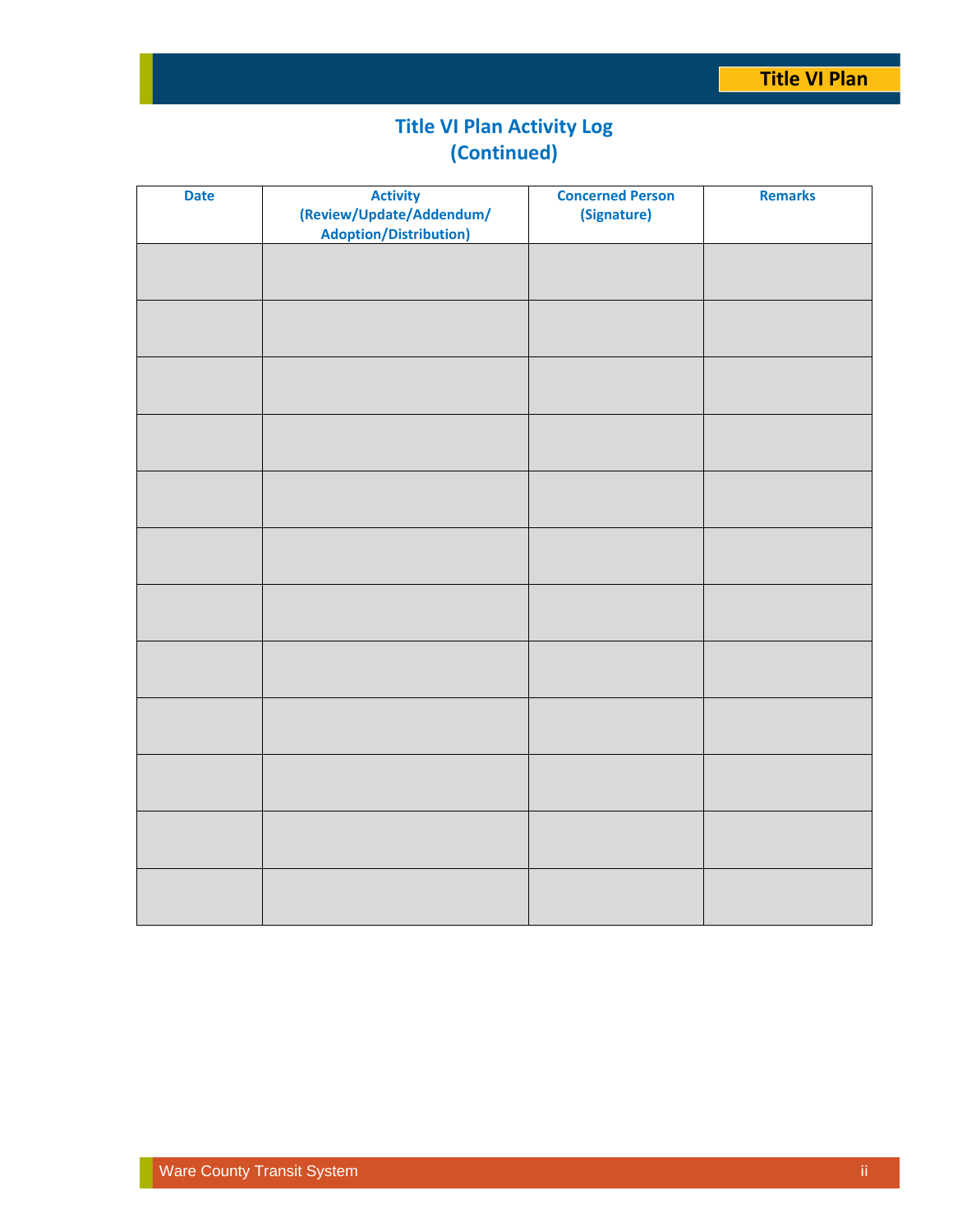### **Table of Contents**

| 1.0 | <b>Title VI/Nondiscrimination Policy Statement</b> |  |  |
|-----|----------------------------------------------------|--|--|
| 2.0 |                                                    |  |  |
|     | 2.1<br>2.2<br>2.3                                  |  |  |
| 3.0 |                                                    |  |  |
|     | 3.1<br>3.2                                         |  |  |
| 4.0 |                                                    |  |  |
|     | 4.1<br>4.2<br>4.3<br>4.4<br>4.5                    |  |  |
| 5.0 |                                                    |  |  |
| 6.0 |                                                    |  |  |
| 7.0 |                                                    |  |  |
| 8.0 |                                                    |  |  |
| 9.0 |                                                    |  |  |
|     |                                                    |  |  |
|     |                                                    |  |  |
|     |                                                    |  |  |

- APPENDIX A FTA CIRCULAR 4702.1B REPORTING REQUIREMENTS FOR TRANSIT PROVIDERS
- APPENDIX B CURRENT SYSTEM DESCRIPTION
- APPENDIX C TITLE VI PLAN ADOPTION MEETING MINUTES AND GDOT CONCURRENCE LETTER
- APPENDIX D TITLE VI SAMPLE NOTICE TO PUBLIC
- APPENDIX E TITLE VI COMPLAINT FORM
- APPENDIX F PUBLIC PARTICIPATION PLAN
- APPENDIX G LANGUAGE ASSISTANCE PLAN
- APPENDIX H OPERATING AREA LANGUAGE DATA: WARE COUNTY TRANSIT SYSTEM SERVICE AREA
- APPENDIX I DEMOGRAPHIC MAPS
- APPENDIX J TITLE VI EQUITY ANALYSIS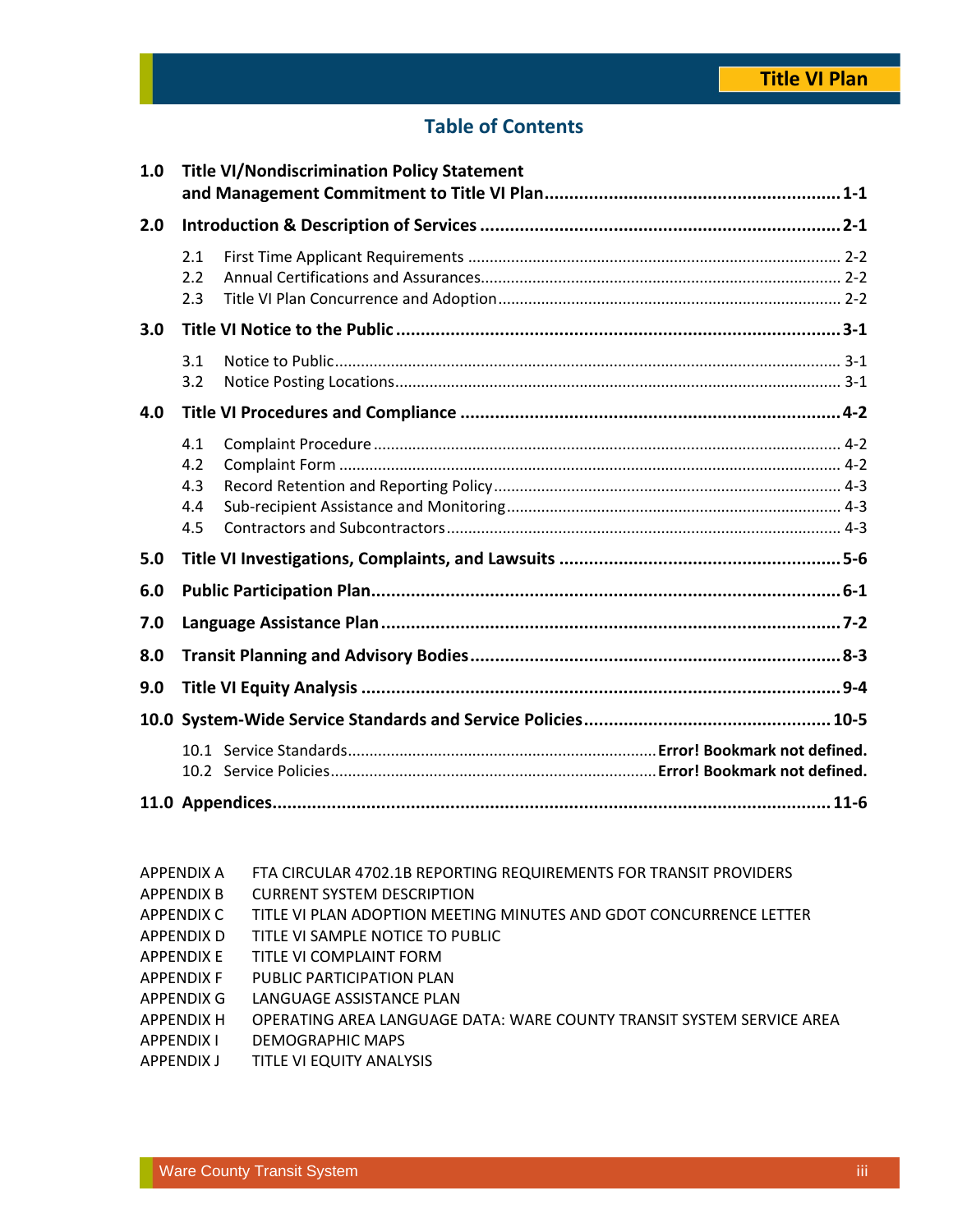### **1.0 Title VI/Nondiscrimination Policy Statement and Management Commitment to Title VI Plan**

Ware County Transit System assures the Georgia Department of Transportation that no person shall on the basis of race, color, national origin, age, disability, family or religious status, as provided by Title VI of the Civil Rights Act of 1964, Federal Transit Laws, 49 CFR Part 21 Unlawful Discrimination, Nondiscrimination In Federally‐Assisted Programs Of The Department Of Transportation and as per written guidance under FTA Circular 4702.1B, dated October 2012, be excluded from participation in, denied the benefits of, or be otherwise subjected to discrimination or retaliation under any program or activity undertaken by the agency.

Ware County Transit System further agrees to the following responsibilities with respect to its programs and activities:

- 1. Designate a Title VI Liaison that has a responsible position within the organization and access to the recipient's Chief Executive Officer or authorized representative.
- 2. Issue a policy statement signed by the Executive Director or authorized representative, which expresses its commitment to the nondiscrimination provisions of Title VI. The policy statement shall be circulated throughout the Recipient's organization and to the general public. Such information shall be published where appropriate in language other than English.
- 3. Insert the clauses of Section 4.5 of this plan into every contract subject to the Acts and the Regulations.
- 4. Develop a complaint process and attempt to resolve complaints of discrimination against Ware County Transit System.
- 5. Participate in training offered on the Title VI and other nondiscrimination requirements.
- 6. If reviewed by GDOT or any other state or federal regulatory agency, take affirmative actions to correct any deficiencies found within a reasonable time period, not to exceed ninety (90) days.
- 7. Have a process to collect racial and ethnic data on persons impacted by the agency's programs.
- 8. Submit the information required by FTA Circular 4702.1B to the GDOT. (refer to Appendix A of this plan)

**THIS ASSURANCE** is given in consideration of and for the purpose of obtaining any and all federal funds, grants, loans, contracts, properties, discounts or other federal financial assistance under all programs and activities and is binding. The person whose signature appears below is authorized to sign this assurance on behalf of the agency.

Signature:

Printed Name: Jimmy Brown, Chairman, Ware County Transit Date: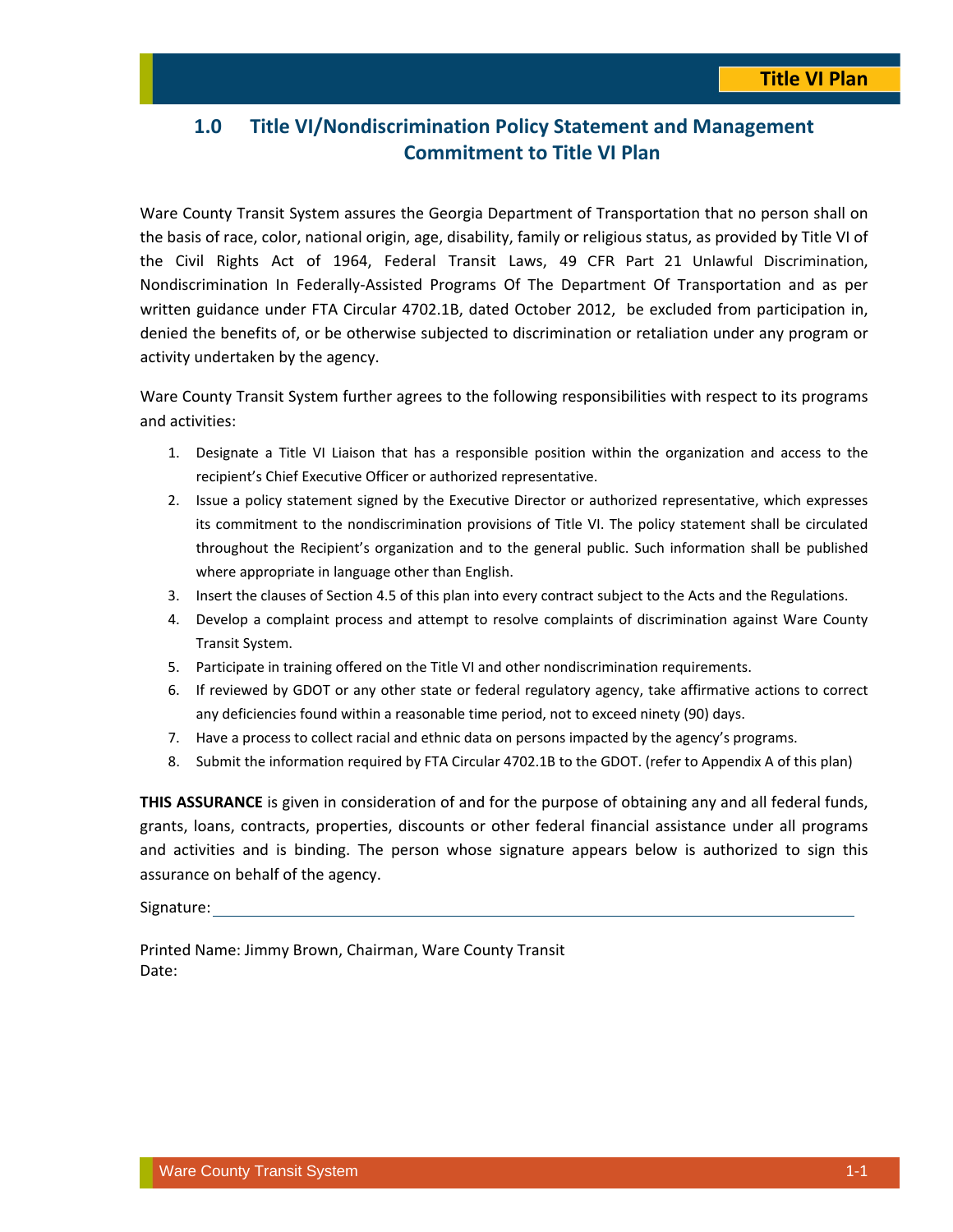### **2.0 Introduction & Description of Services**

Ware County Transit System submits this Title VI Plan in compliance with Title VI of the Civil Rights Act of 1964, 49 CFR Part 21, and the guidelines of FTA Circular 4702.1B, published October 1, 2012.

Ware County Transit System is a sub‐recipient of FTA funds and provides service in Ware County. A description of the current Ware County Transit System is included in Appendix B.

### **Title VI Liaison**

Paul Smith, County Manager Employed by Sub recipient‐Ware County 912‐287‐4300 800 Church St, Ste 223 Waycross, GA 31501

### **Alternate Title VI Contact**

Elizabeth Hope, Accounting Specialist Employed by Sub recipient‐Ware County 912‐287‐4300 800 Church St, Ste 223 Waycross, GA 31501

Ware County Transit System must designate a liaison for Title VI issues and complaints within the organization. The liaison is the focal point for Title VI implementation and monitoring of activities receiving federal financial assistance. Key responsibilities of the Title VI Liaison include:

- **Maintain knowledge of Title VI requirements.**
- Attend training on Title VI and other nondiscrimination authorities when offered by GDOT or any other regulatory agency.
- **•** Disseminate Title VI information to the public including in languages other than English, when necessary.
- **Develop a process to collect data related to race, gender and national origin of service area** population to ensure low income, minorities, and other underserved groups are included and not discriminated against.
- **IMPLEMENT IMPLEMENT INCOCOUTES FOR THE PROPERTY IMPLEMENT IMPLY** COMPLAINTS.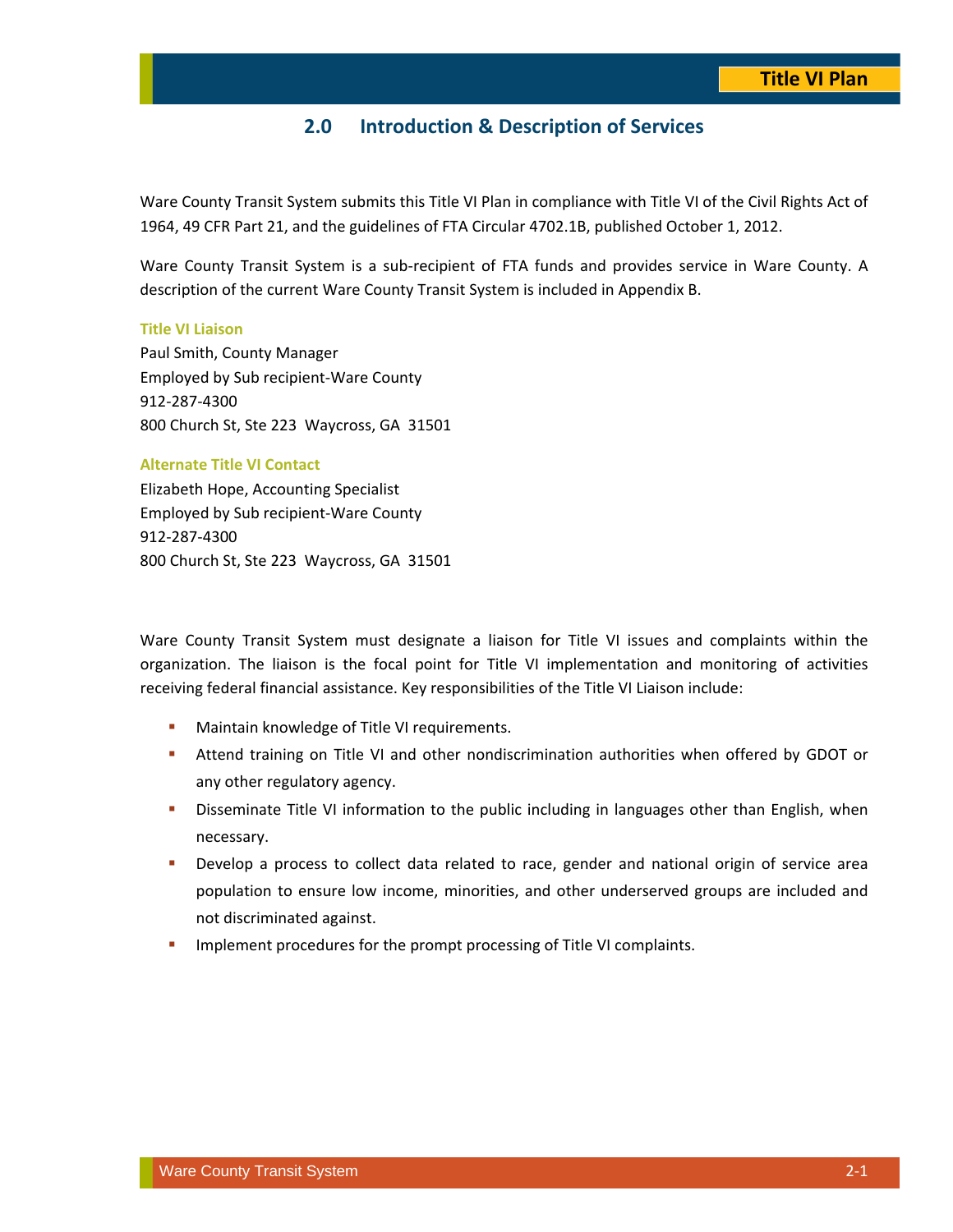### **2.1 First Time Applicant Requirements**

Ware County Transit System is not a first time applicant for FTA/GDOT funding. The following is a summary of Ware County Transit System's current and pending federal and state funding.

### Current and Pending FTA Funding

- 1. FTA Section 5311, July 1, 2014, \$125,403.00, Current
- 2. FTA Section 5311‐Captial Contract, May 16, 2014, \$35,060.00, Current

### Current and Pending GDOT Funding

1. GDOT Operating Assistance, July 1, 2014, \$125,403.00, Current

2. GDOT Capital Contract, May 16, 2014, \$4,382.00, Current

During the previous three years, Georgia Department of Transportation did not complete a Title VI compliance review of Ware County Transit. Ware County Transit has not been found to be in noncompliance with any civil rights requirements.

### **2.2 Annual Certifications and Assurances**

In accordance with 49 CFR Section 21.7(a), every application for financial assistance from FTA must be accompanied by an assurance that the applicant will carry out the program in compliance with Title VI regulations. This requirement shall be fulfilled when the applicant/recipient submits its annual certifications and assurances. Primary recipients will collect Title VI assurances from sub‐recipients prior to passing through FTA funds.

Ware County Transit System will remain in compliance with this requirement by annual submission of certifications and assurances as required by GDOT.

### **2.3 Title VI Plan Concurrence and Adoption**

This Title VI Plan GDOT concurrence is **pending** GDOT corrections. The Plan was approved and adopted by Ware County's Board of Commissioners during a meeting held on February 9, 2015. A copy of the meeting minutes and GDOT concurrence letter is included in Appendix C of this Plan.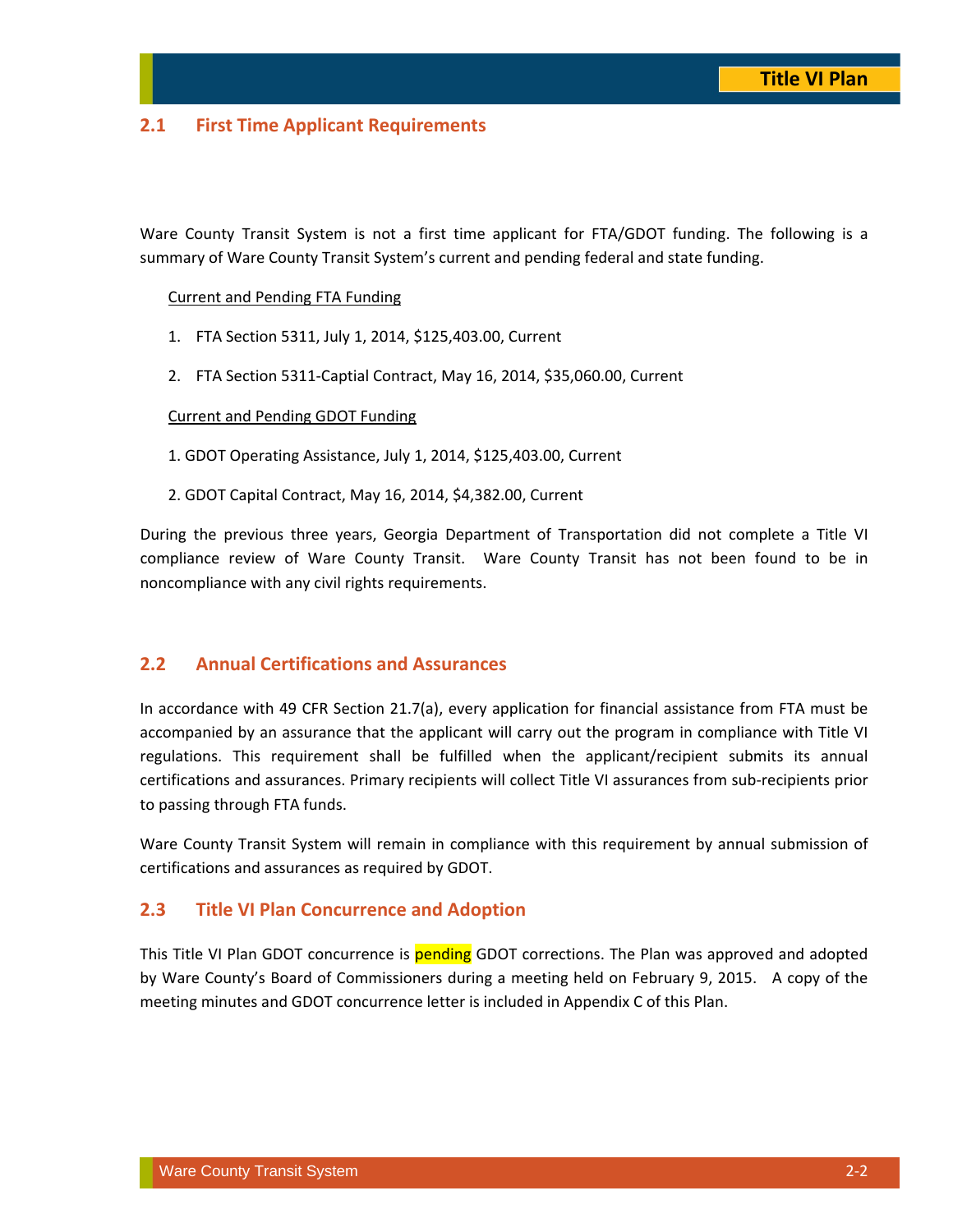### **3.0 Title VI Notice to the Public**

### **3.1 Notice to Public**

Recipients must notify the public of its rights under Title VI and include the notice and where it is posted in the Title VI Plan. The notice must include:

- A statement that the agency operates programs without regard to race, color and national origin
- A description of the procedures members of the public should follow in order to request additional information on the grantee's nondiscrimination obligations
- A description of the procedure members of the public should follow in order to file a discrimination complaint against the grantee

### **3.2 Notice Posting Locations**

The Notice to Public will be posted at many locations to apprise the public of Ware County Transit System's obligations under Title VI and to inform them of the protections afforded them under Title VI. At a minimum, the notice will be posted in public areas of Ware County Transit System's office(s) including the reception desk and meeting rooms, and on the Ware County Government website at www.warecounty.com. Additionally, Ware County Transit System will post the notice at stations, stops and on transit vehicles.

A sample notice is included in Appendix D of this Plan.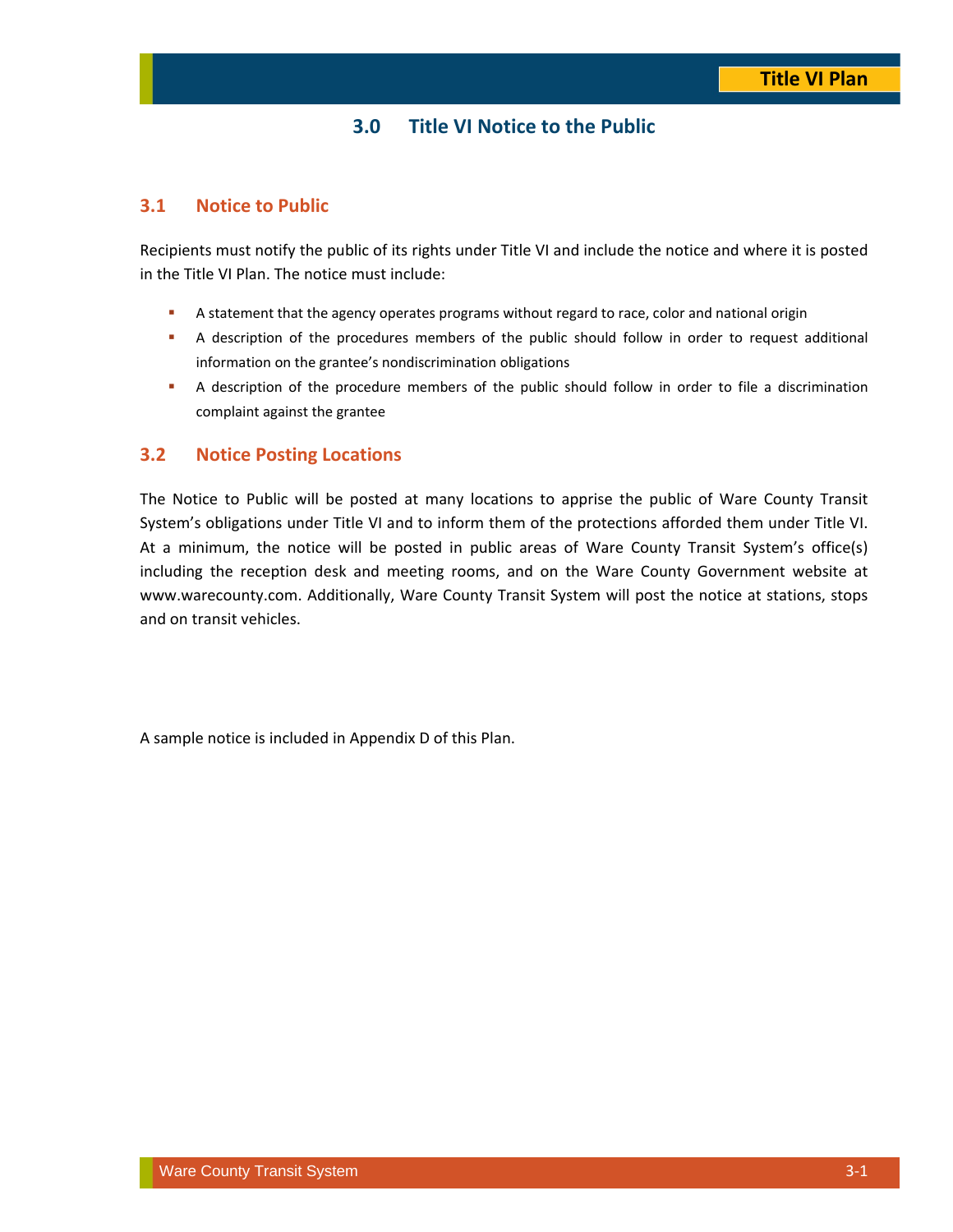### **4.0 Title VI Procedures and Compliance**

### **4.1 Complaint Procedure**

Any person who believes he or she has been discriminated against on the basis of race, color or national origin by Ware County Transit System may file a Title VI complaint by completing and submitting the agency's Title VI Complaint Form (refer to Appendix E). Ware County Transit System investigates complaints received no more than 180 days after the alleged incident. Ware County Transit System will process complaints that are complete.

Once the complaint is received, Ware County Transit System will review it to determine if our office has jurisdiction. The complainant will receive an acknowledgement letter informing him/her whether the complaint will be investigated by our office.

Ware County Transit System has ninety (90) days to investigate the complaint. If more information is needed to resolve the case, Ware County Transit System may contact the complainant. The complainant has ten (10) business days from the date of the letter to send requested information to the investigator assigned to the case. If the investigator is not contacted by the complainant or does not receive the additional information within ten (10) business days, Ware County Transit System can administratively close the case. A case can also be administratively closed if the complainant no longer wishes to pursue their case.

After the investigator reviews the complaint, she/he will issue one of two letters to the complainant: a closure letter or a letter of finding (LOF). A closure letter summarizes the allegations and states that there was not a Title VI violation and that the case will be closed. A LOF summarizes the allegations and the interviews regarding the alleged incident, and explains whether any disciplinary action, additional training of the staff member or other action will occur. If the complainant wishes to appeal the decision, she/he has seven (7) days to do so from the time he/she receives the closure letter or the LOF.

The complaint procedure will be made available to the public on the Ware County Government website www.warecounty.com

### **4.2 Complaint Form**

A copy of the complaint form is provided in Appendix E and on Ware County Government's website www.warecounty.com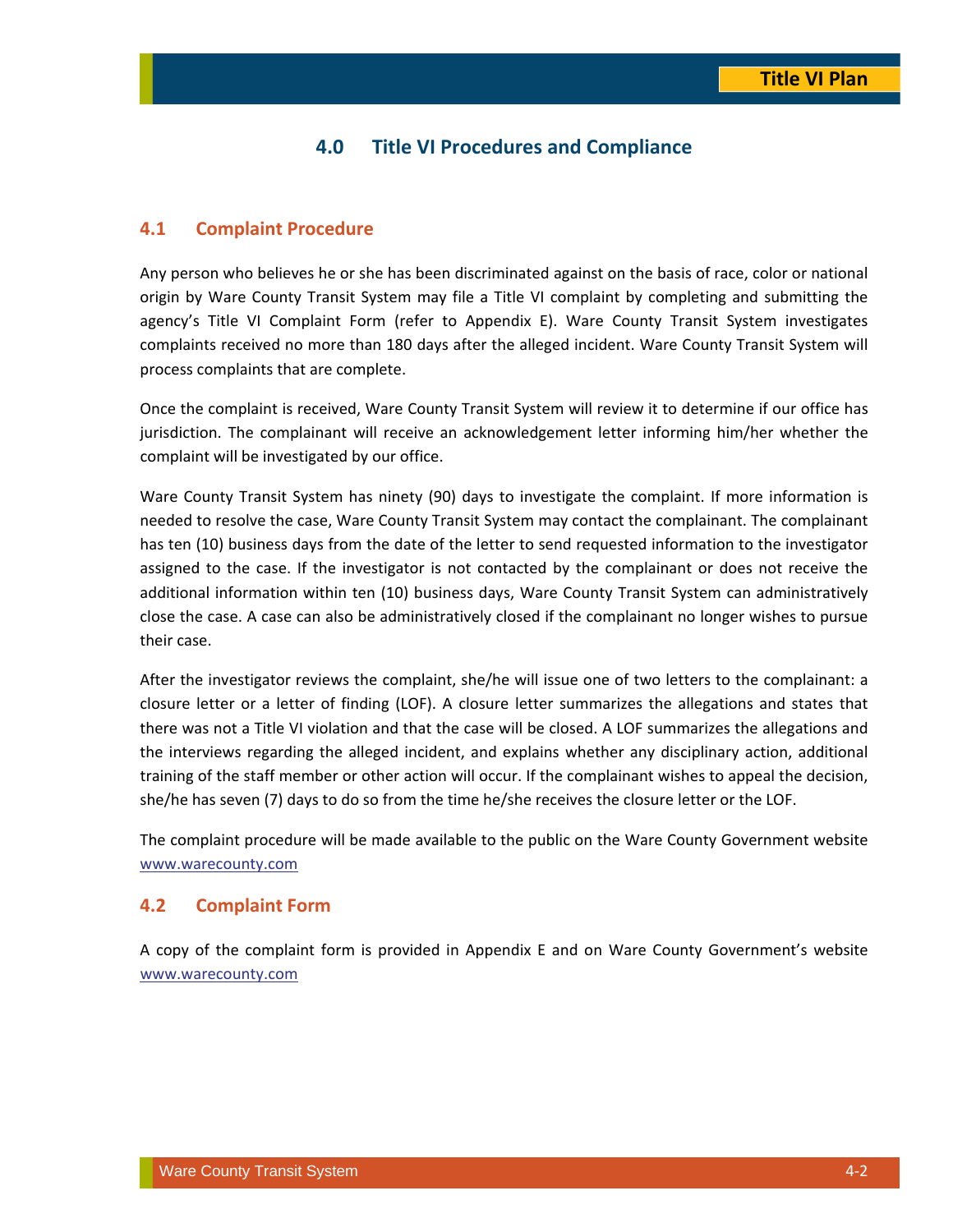### **4.3 Record Retention and Reporting Policy**

FTA requires that all direct and primary recipients (GDOT) document their compliance by submitting a Title VI Plan to their FTA regional civil rights officer once every three (3) years. Ware County Transit System will submit Title VI Plans to GDOT for concurrence on an annual basis or any time a major change in the Plan occurs.

### **4.4 Sub‐recipient Assistance and Monitoring**

Ware County Transit System has one sub‐recipient listed below. Ware County Transit System is required by FTA to ensure that sub‐recipients of federal funds comply with all Title VI requirements. To meet this mandate, Ware County Transit System's monitoring consists of collecting data through site visits, day‐to‐ day technical assistance, and reports/forms. Ware County Transit System will use reports and site visits to determine if the sub-recipients are complying with the Title VI requirements as outlined in FTA Circular 4702.1B and their Title VI Plan.

Title VI Complaint procedures, Title VI Complaint Form, and a sample Title VI Notice have been developed and distributed by Ware County Transit System to its sub‐recipients. Ware County Transit System also assists the sub‐recipients with demographic maps for Title VI purposes upon request.

List of Your Community Transit Sub‐recipients

**MIDS, Inc.** 

### **4.5 Sub recipients and Subcontractors**

Ware County Transit System is responsible for ensuring that subcontractors (TPOs) are in compliance with Title VI requirements. Sub-recipients may not discriminate in the selection and retention of any subcontractors. Subcontractors also may not discriminate in the selection and retention of any subcontractors. Ware County Transit System, subcontractors, and/or TPOs may not discriminate in their employment practices in connection with federally assisted projects. Subcontractors and TPOs are not required to prepare or submit a Title VI Plan. However, the following nondiscrimination clauses will be inserted into every contract with contractors and subcontractors subject to Title VI regulations.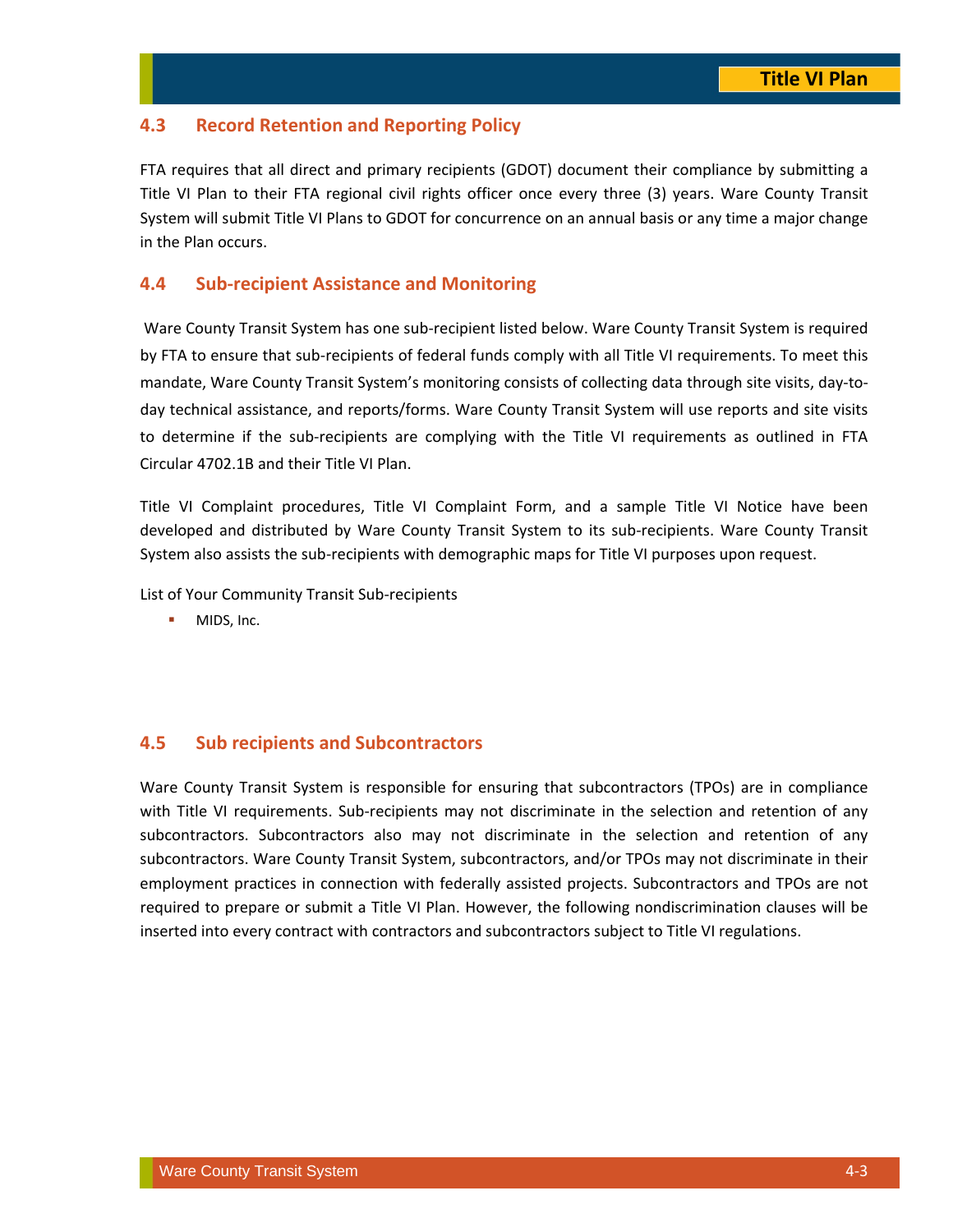### **Nondiscrimination Clauses**

During the performance of a contract, the contractor, for itself, its assignees and successors in interest (hereinafter referred to as the "Contractor") must agree to the following clauses:

- 1. **Compliance with Regulations:** The Contractor shall comply with the Regulations relative to nondiscrimination in Federally‐assisted programs of the U.S. Department of Transportation (hereinafter, "USDOT") Title 49, Code of Federal Regulations, Part 21, as they may be amended from time to time, (hereinafter referred to as the Regulations), which are herein incorporated by reference and made a part of this Agreement.
- 2. **Nondiscrimination:** The Contractor, with regard to the work performed during the contract, shall not discriminate on the basis of race, color, national origin, sex, age, disability, religion or family status in the selection and retention of subcontractors, including procurements of materials and leases of equipment. The Contractor shall not participate either directly or indirectly in the discrimination prohibited by section 21.5 of the Regulations, including employment practices when the contract covers a program set forth in Appendix B of the Regulations.
- 3. **Solicitations for Subcontractors, including Procurements of Materials and Equipment:** In all solicitations made by the Contractor, either by competitive bidding or negotiation for work to be performed under a subcontract, including procurements of materials or leases of equipment; each potential subcontractor or supplier shall be notified by the Contractor of the subcontractor's obligations under this contract and the Regulations relative to nondiscrimination on the basis of race, color, national origin, sex, age, disability, religion or family status.
- 4. **Information and Reports:** The Contractor shall provide all information and reports required by the Regulations or directives issued pursuant thereto, and shall permit access to its books, records, accounts, other sources of information, and its facilities as may be determined by the *Georgia Department of Transportation and/or the Federal Transit Administration,* to be pertinent to ascertain compliance with such Regulations, orders and instructions. Where any information required of a Contractor is in the exclusive possession of another who fails or refuses to furnish this information the Contractor shall so certify to the *Georgia Department of Transportation*, and/or the *Federal Transit Administration,* as appropriate, and shall set forth what efforts it has made to obtain the information.
- 5. **Sanctions for Noncompliance:** In the event of the Contractor's noncompliance with the nondiscrimination qprovisions of this contract, Ware County Transit System shall impose contract sanctions as appropriate, including, but not limited to:
	- a. withholding of payments to the Contractor under the contract until the Contractor complies, and/or
	- b. cancellation, termination or suspension of the contract, in whole or in part.
- 6. **Incorporation of Provisions:** The Contractor shall include the provisions of paragraphs (1) through (6) in every subcontract, including procurement of materials and leases of equipment, unless exempt by the Regulations, or directives issued pursuant thereto. The Contractor shall take such action with respect to any subcontract or procurement as the Ware County Transit System, Georgia Department of Transportation, and/or the Federal Transit Administration, may direct as a means of enforcing such provisions including sanctions for noncompliance.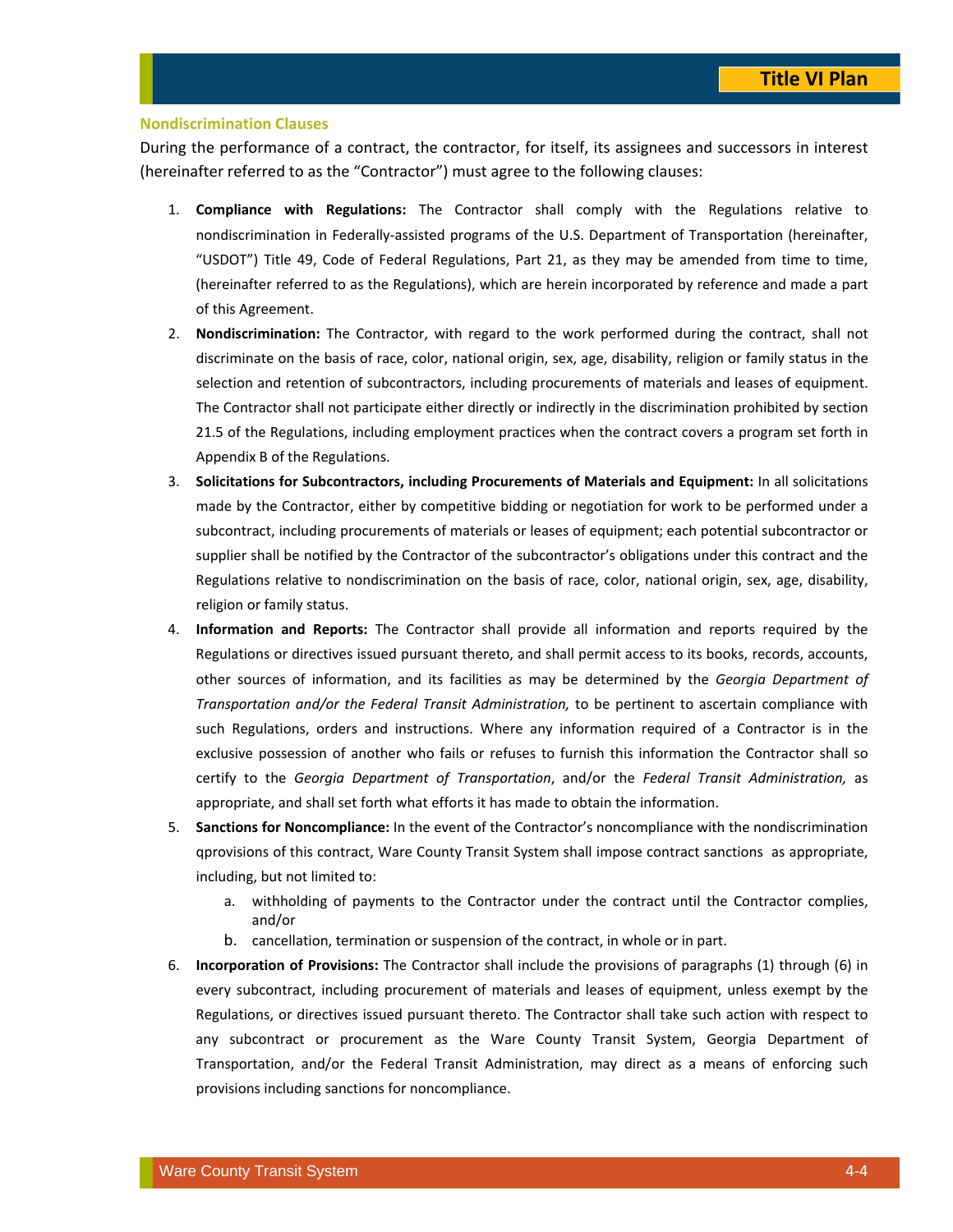### **Disadvantaged Business Enterprise (DBE) Policy**

As a condition of your agreement with GDOT, Ware County Transit System and its contractors and subcontractors agree to ensure that Disadvantaged Business Enterprises as defined in 49 CFR Part 26, as amended, have the opportunity to participate in the performance of contracts. Ware County Transit System and its contractor and subcontractors shall not discriminate on the basis of race, color, national origin, or sex in the performance of any contract. The contractor shall carry out applicable requirements of 49 CFR Part 26 in the award and administration of GDOT‐assisted contracts. Failure by the contractor to carry out these requirements is a material breach of this contract, which may result in the termination of the contract or such other remedy as the recipient deems appropriate.

### **E‐Verify**

As a condition of your agreement with GDOT, vendors and contractors of the Ware County Transit System shall utilize the U.S. Department of Homeland Security's E‐Verify system to verify the employment eligibility of all new employees hired by the vendor or contractor while contracted with the Ware County Transit System. Additionally, vendors and contractors shall expressly require any subcontractors performing work or providing services pursuant to work for the Ware County Transit System shall likewise utilize the U.S. Department of Homeland Security's E‐Verify system to verify the employment eligibility of all new employees hired by the subcontractor while working for the Ware County Transit System.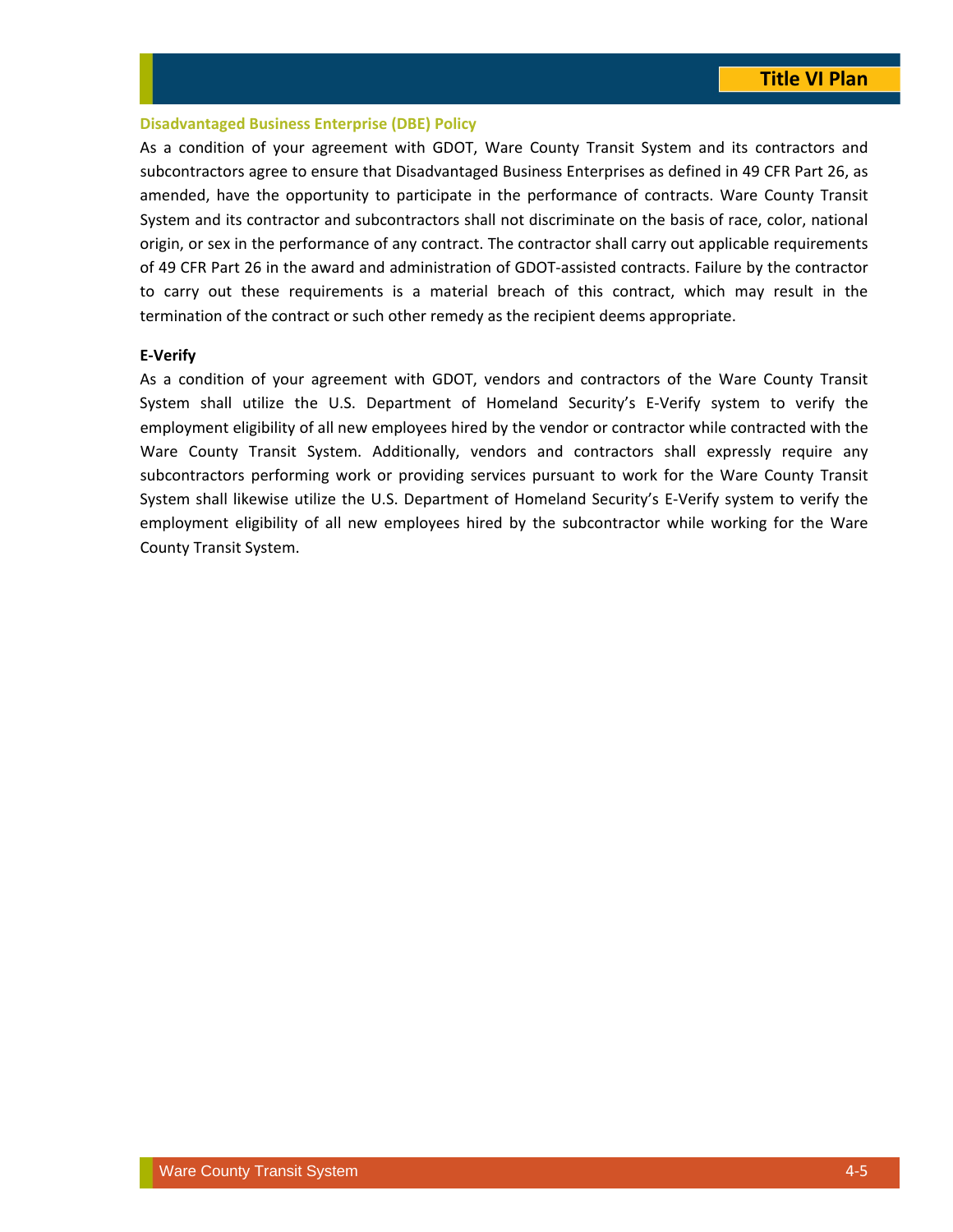### **5.0 Title VI Investigations, Complaints, and Lawsuits**

In accordance with 49 CFR 21.9(b), the Ware County Transit System must record and report any investigations, complaints, or lawsuits involving allegations of discrimination. The records of these events shall include the date the investigation, lawsuit, or complaint was filed; a summary of the allegations; the status of the investigation, lawsuit, or complaint; and actions taken by the Ware County Transit System in response; and final findings related to the investigation, lawsuit, or complaint. The records for the previous three (3) years shall be included in the Title VI Plan when it is submitted to GDOT.

Ware County Transit System has had no investigations, complaints, or lawsuits involving allegations of discrimination on the basis of race, color, or national origin over the past three (3) years. A summary of these incidents is recorded in Table 1.

|                | <b>Date</b><br>(Month, Day,<br>Year) | <b>Summary</b><br>(include basis of<br>complaint: race,<br>color, or national<br>origin) | <b>Status</b> | <b>Action(s) Taken</b> |
|----------------|--------------------------------------|------------------------------------------------------------------------------------------|---------------|------------------------|
| Investigations |                                      |                                                                                          |               |                        |
|                |                                      |                                                                                          |               |                        |
| 2.             |                                      |                                                                                          |               |                        |
| Lawsuits       |                                      |                                                                                          |               |                        |
|                |                                      |                                                                                          |               |                        |
| 2.             |                                      |                                                                                          |               |                        |
| Complaints     |                                      |                                                                                          |               |                        |
|                |                                      |                                                                                          |               |                        |
| 2.             |                                      |                                                                                          |               |                        |

### **Table 1: Summary of Investigations, Lawsuits, and Complaints**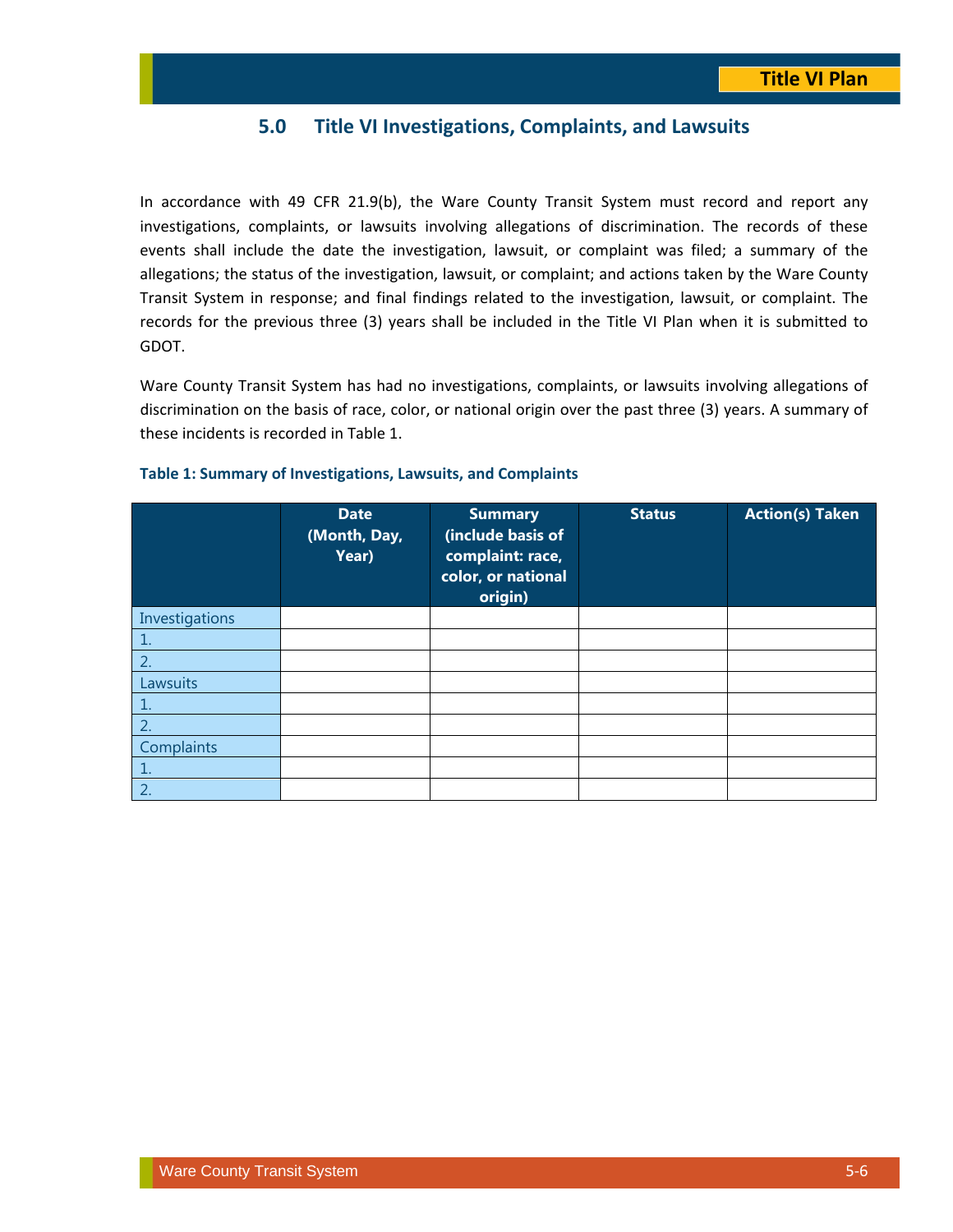### **6.0 Public Participation Plan**

The Public Participation Plan (PPP) for the Ware County Transit System was developed to ensure that all members of the public, including minorities and Limited English Proficient (LEP) populations, are encouraged to participate in the decision making process for the Ware County Transit Systems. The PPP is included as Appendix F to this Title VI Plan.

### **Current Outreach Efforts**

Ware County Transit System is required to submit a summary of public outreach efforts made over the last three (3) years. The following is a list and short description of the Ware County Transit System's recent, current, and planned outreached activities.

- **Ware County holds a number of meetings and other events designed to gather public input on projects.**
- **Ware County Employees attend and participate in other community events to promote its services to the** public.
- **Future plans include on-board surveys to be completed by transit patrons and gathering feedback from** transit drivers who have daily contact with patrons.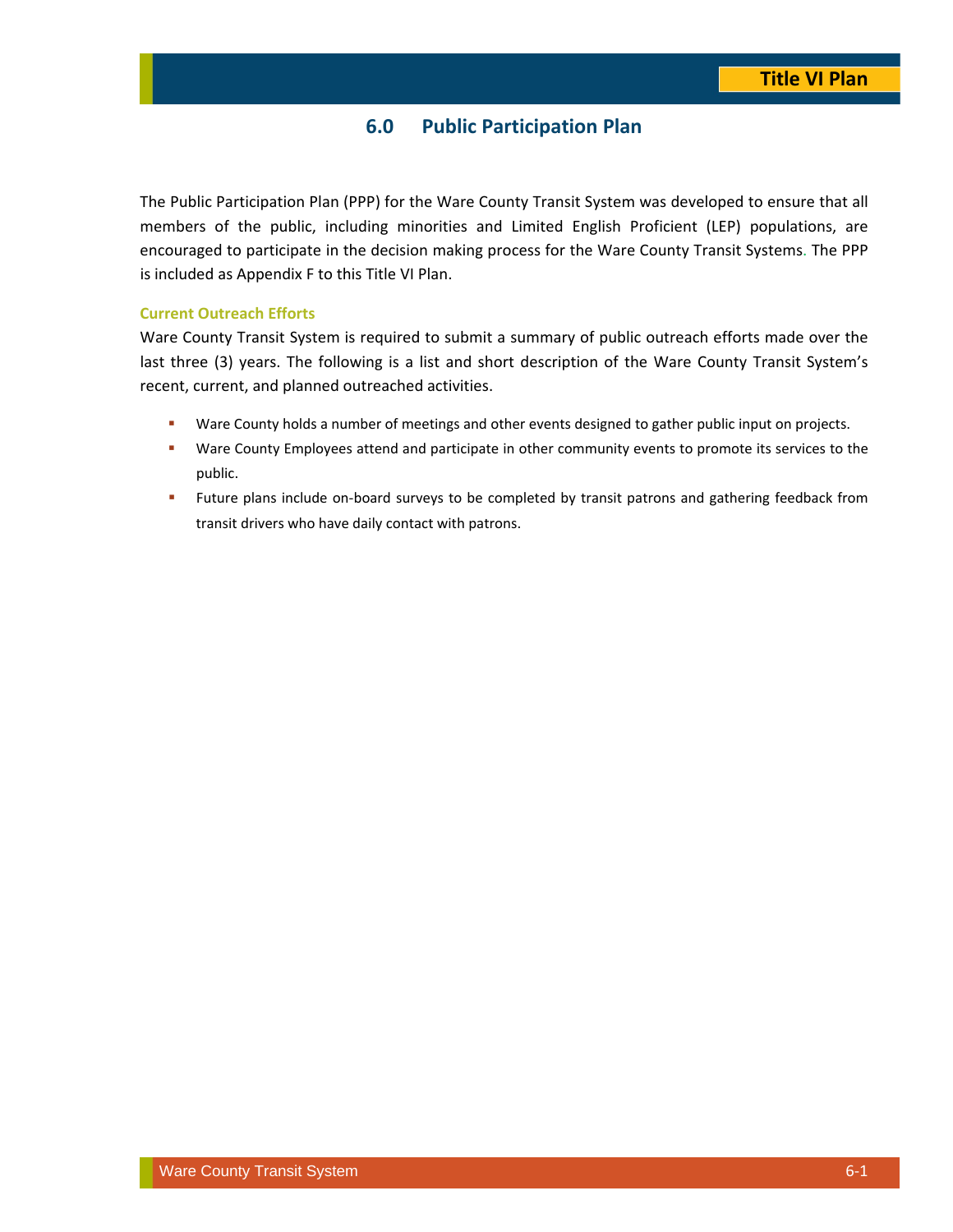### **7.0 Language Assistance Plan**

Ware County Transit System operates a transit system within Ware County. The Language Assistance Plan (LAP) has been prepared to address Ware County Transit System's responsibilities as they relate to the needs of individuals with Limited English Proficiency (LEP). Individuals, who have a limited ability to read, write, speak or understand English are LEP. In Ware County's Transit System service area there are 618 residents or 1.60% who describe themselves as not able to communicate in English very well (Source: US Census). Ware County Transit System is federally mandated (Executive Order 13166) to take responsible steps to ensure meaningful access to the benefits, services, information and other important portions of its programs and activities for individuals who are LEP. Ware County Transit System has utilized the U.S. Department of Transportation (DOT) LEP Guidance Handbook and performed a four factor analysis to develop its LAP. The LAP is included in this Title VI Plan as Appendix G.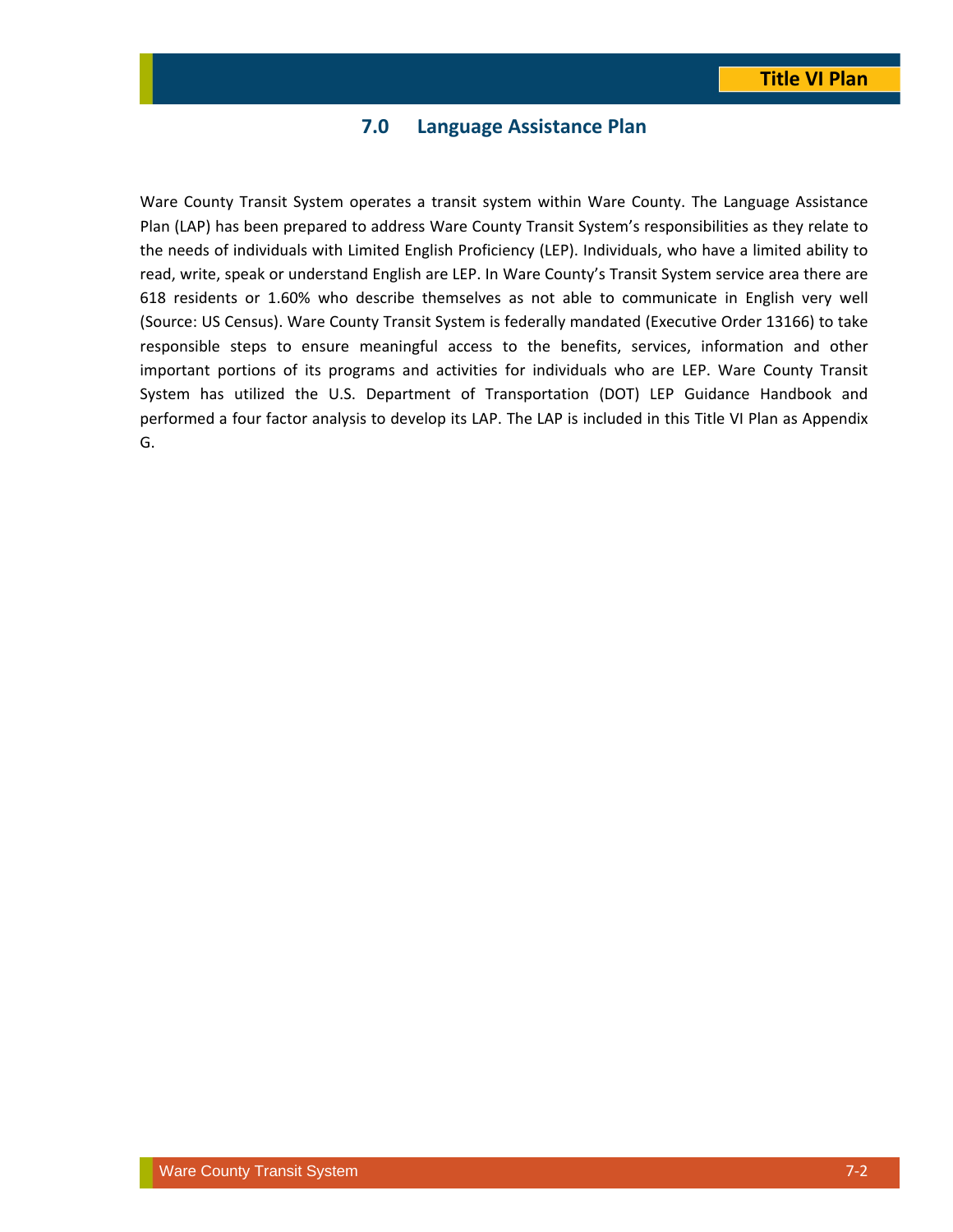## **8.0 Transit Planning and Advisory Bodies**

Ware County Transit System does not have a transit-related committee or board, therefore this requirement does not apply.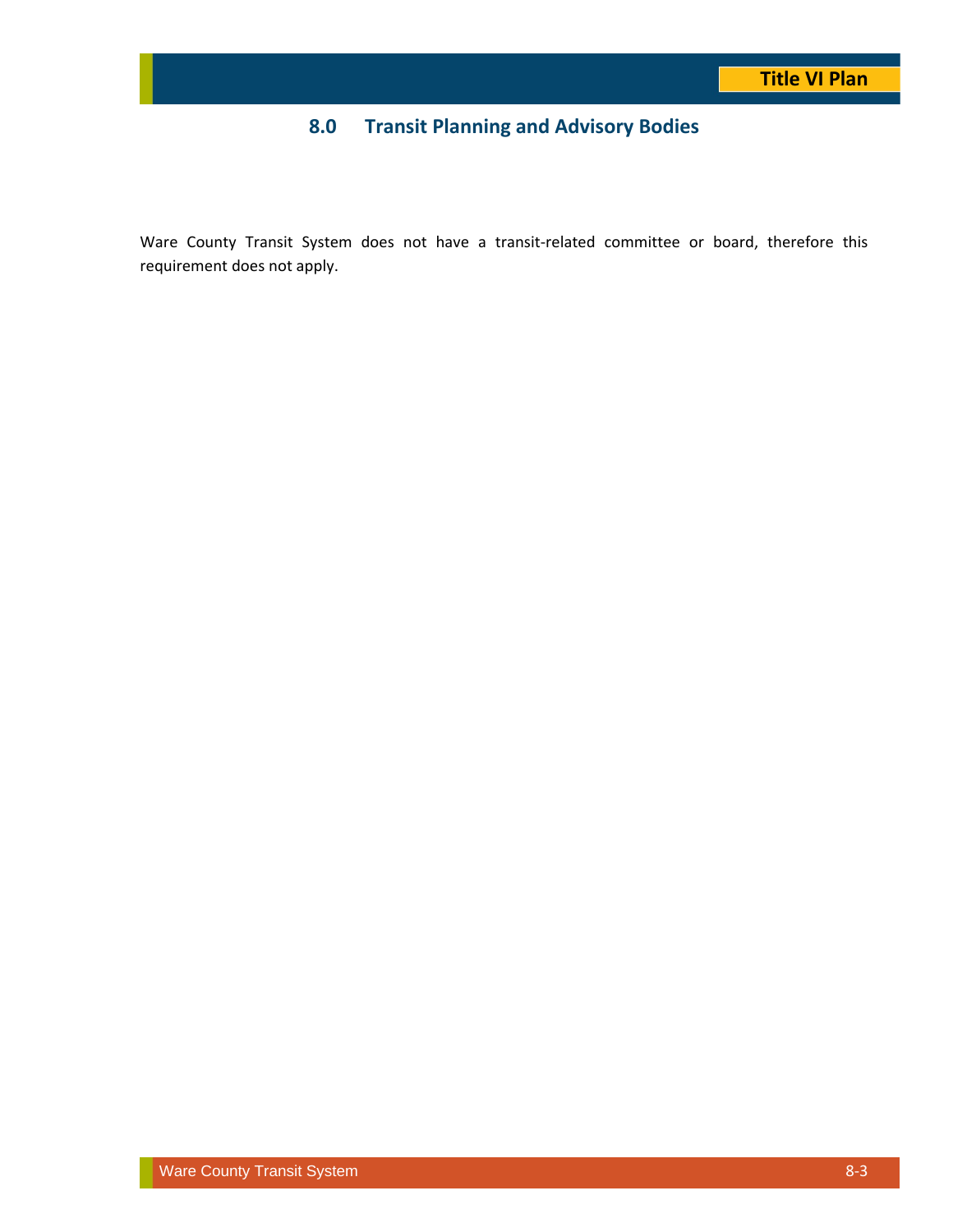### **9.0 Title VI Equity Analysis**

Title 49 CFR, Appendix C, Section (3)(iv) requires that "the location of projects requiring land acquisition and the displacement of persons from their residences and business may not be determined on the basis of race, color, or national origin." For purposes of this requirement, "facilities" does not include bus shelters, as they are considered transit amenities. It also does not include transit stations, power substations, or any other project evaluated by the National Environmental Policy Act (NEPA) process. Facilities included in the provision include, but are not limited to, storage facilities, maintenance facilities, operations centers, etc. In order to comply with the regulations, Ware County Transit System will ensure the following:

- 1. Ware County Transit System will complete a Title VI equity analysis for any facility during the planning stage with regard to where a project is located or sited to ensure the location is selected without regard to race, color, or national origin. Ware County Transit System will engage in outreach to persons potentially impacted by the siting of the facility. The Title VI equity analysis must compare the equity impacts of various siting alternatives, and the analysis must occur before the selection of the preferred site.
- 2. When evaluating locations of facilities, Ware County Transit System will give attention to other facilities with similar impacts in the area to determine if any cumulative adverse impacts might result. Analysis should be done at the Census tract or block group level where appropriate to ensure that proper perspective is given to localized impacts.
- 3. If Ware County Transit System determines that the location of the project will result in a disparate impact on the basis of race, color, or national origin, Ware County Transit System may only locate the project in that location if there is a substantial legitimate justification for locating the project there, and where there are no alternative locations that would have a less disparate impact on the basis of race, color, or national origin. Ware County Transit System must demonstrate and document how both tests are met. Ware County Transit System will consider and analyze alternatives to determine whether those alternatives would have less of a disparate impact on the basis of race, color, or national origin, and then implement the least discriminatory alternative.

Ware County Transit System has not recently constructed any facilities nor does it currently have any facilities in the planning stage. Therefore, Ware County Transit System does not have any Title VI Equity Analysis reports to submit with this Plan. Ware County Transit System will utilize demographic maps for future Title VI analysis.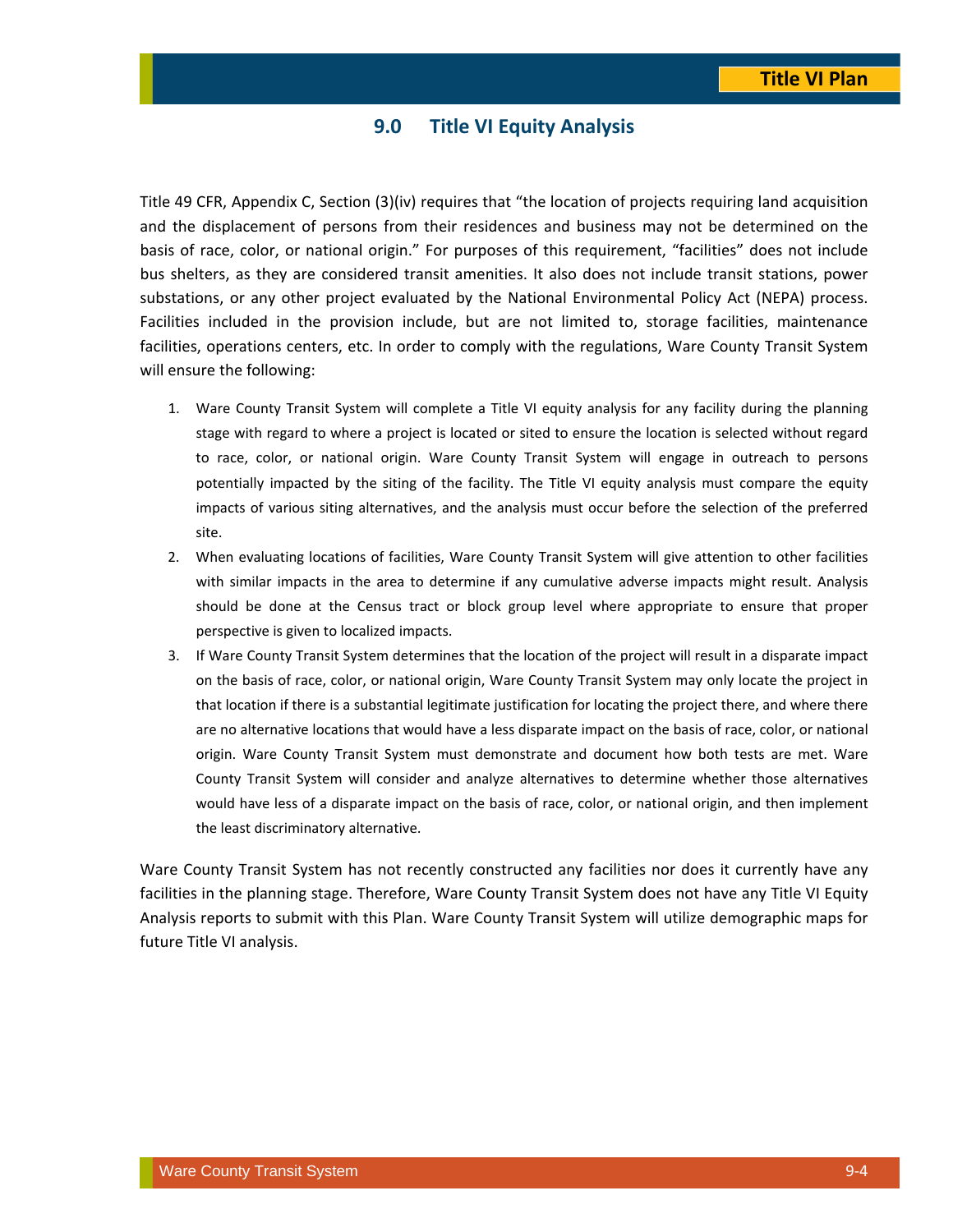## **10.0 System‐Wide Service Standards and Service Policies**

Ware County Transit System is not a fixed route service provider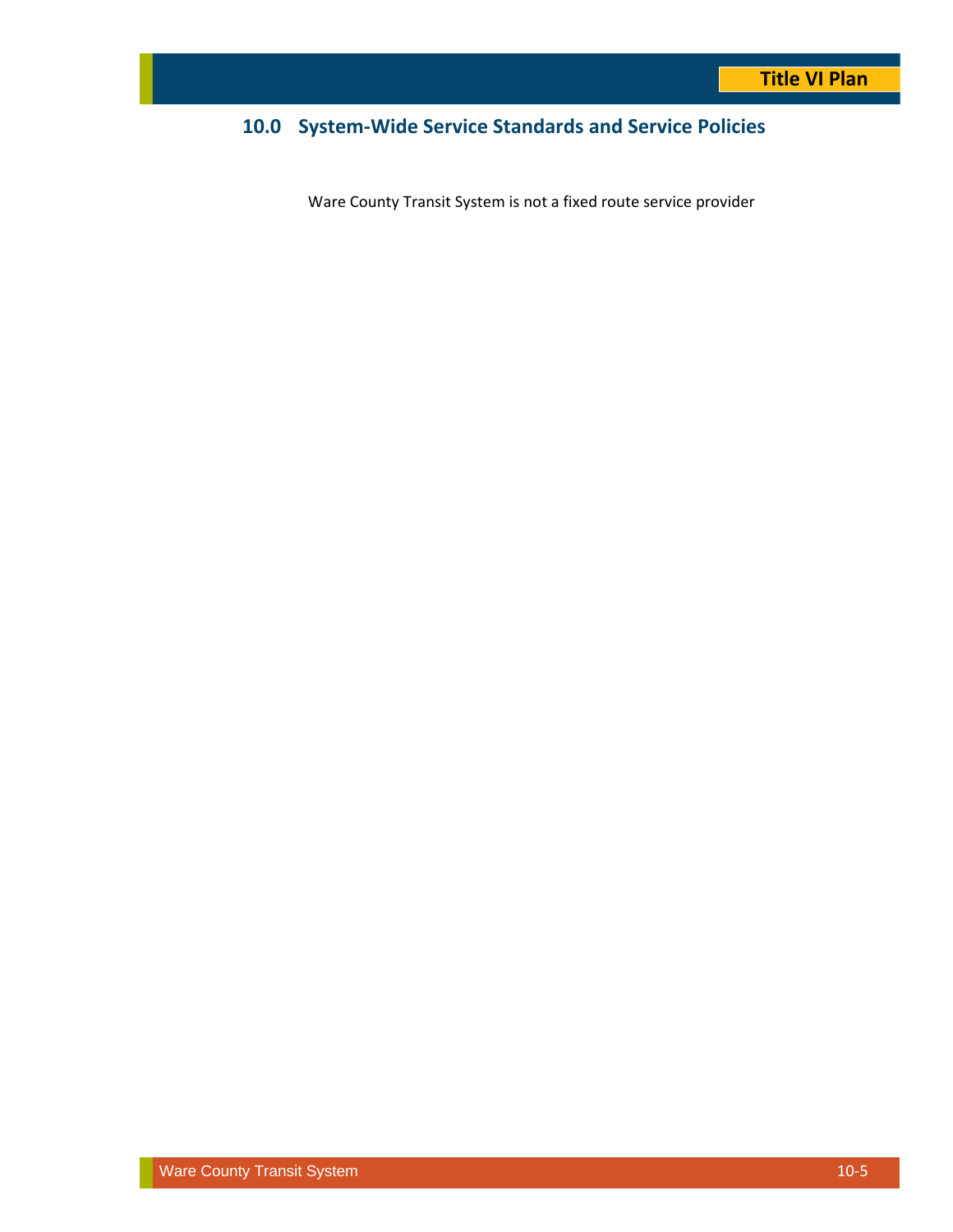### **11.0 Appendices**

- APPENDIX A FTA CIRCULAR 4702.1B REPORTING REQUIREMENTS FOR TRANSIT PROVIDERS
- APPENDIX B CURRENT SYSTEM DESCRIPTION
- APPENDIX C TITLE VI PLAN ADOPTION MEETING MINUTES AND GDOT CONCURRENCE LETTER
- APPENDIX D TITLE VI SAMPLE NOTICE TO PUBLIC
- APPENDIX E TITLE VI COMPLAINT FORM
- APPENDIX F PUBLIC PARTICIPATION PLAN
- APPENDIX G LANGUAGE ASSISTANCE PLAN
- APPENDIX H OPERATING AREA LANGUAGE DATA: WARE COUNTY TRANSIT SYSTEM SERVICE AREA
- APPENDIX I DEMOGRAPHIC MAPS
- APPENDIX J TITLE VI EQUITY ANALYSIS
- APPENDIX K TEXT FORMATTING PALETTE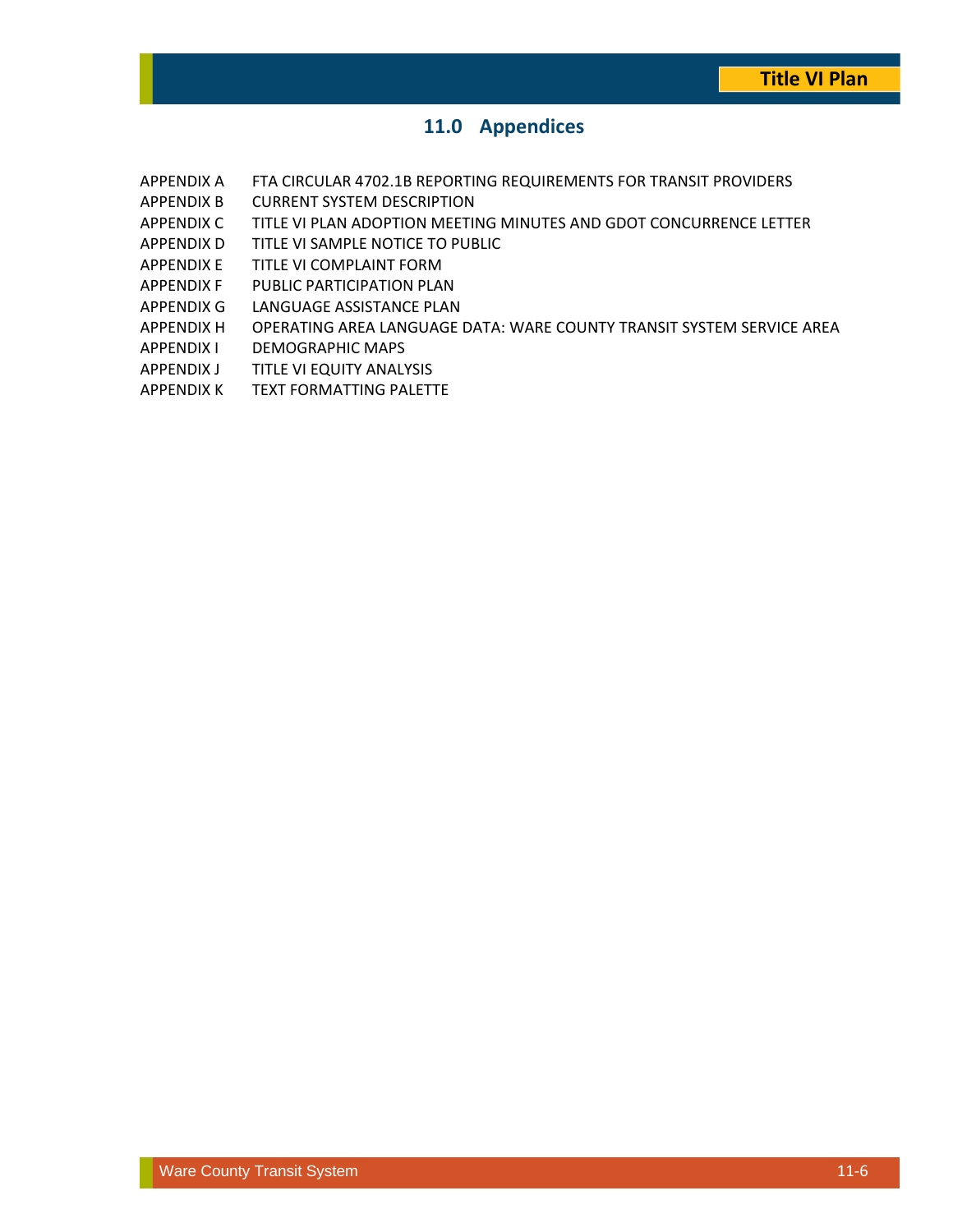# **Appendix A FTA Circular 4702.1B Reporting Requirements for Transit Providers**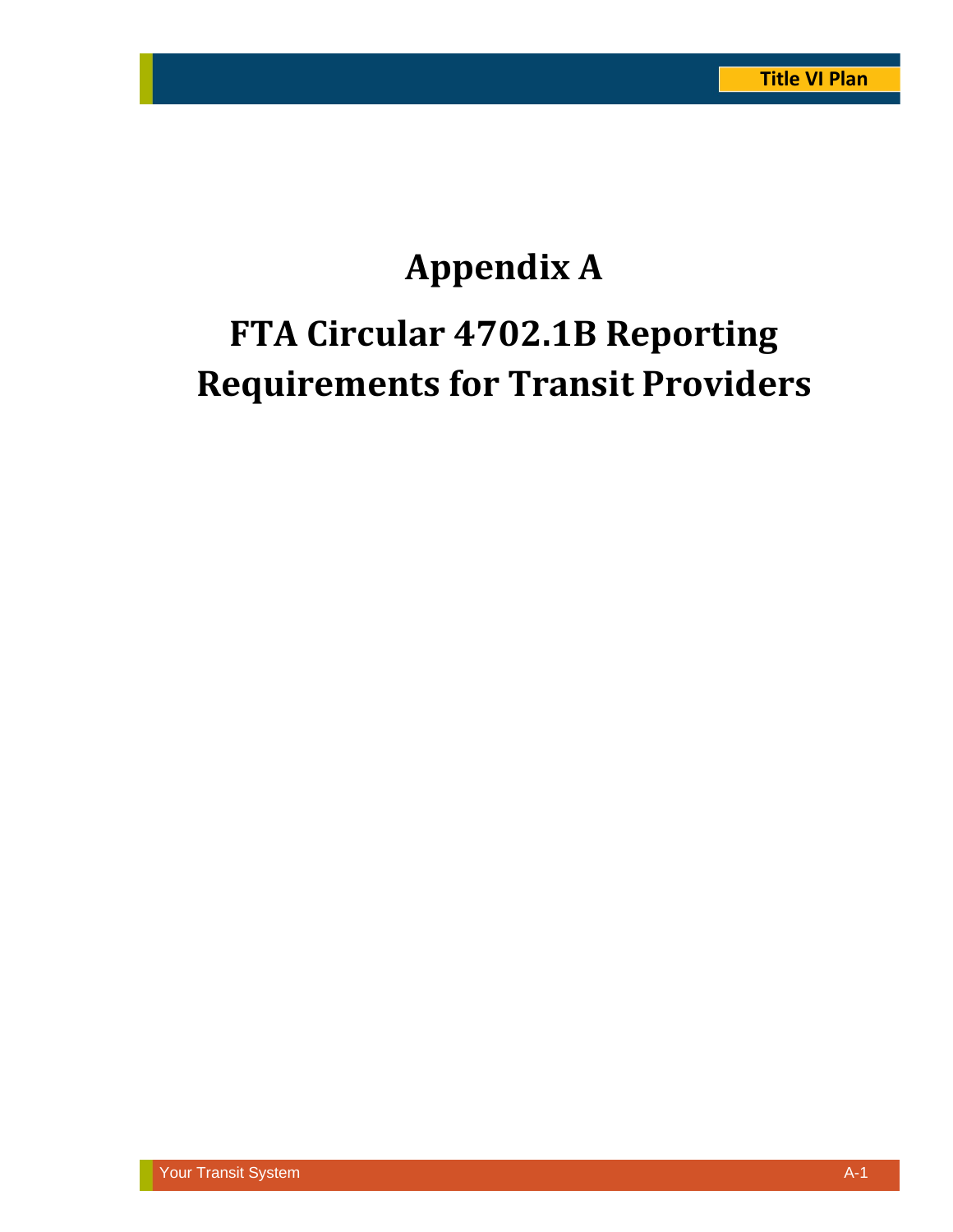Every three years, on a date determined by FTA, each recipient is required to submit the following information to the Federal Transit Administration (FTA) as part of their Title VI Program. Subrecipients shall submit the information below to their primary recipient (the entity from whom the sub-recipient receives funds directly), on a schedule to be determined by the primary recipient.

### **General Requirements**

### *All recipients must submit:*

- $\Box$  Title VI Notice to the Public, including a list of locations where the notice is posted
- $\Box$  Title VI Complaint Procedures (i.e., instructions to the public regarding how to file a Title VI discrimination complaint)
- **T** Title VI Complaint Form
- $\Box$  List of transit-related Title VI investigations, complaints, and lawsuits
- $\Box$  Public Participation Plan, including information about outreach methods to engage minority and limited English proficient populations (LEP), as well as a summary of outreach efforts made since the last Title VI Program submission
- Language Assistance Plan for providing language assistance to persons with limited English proficiency (LEP), based on the DOT LEP Guidance
- $\Box$  A table depicting the membership of non-elected committees and councils, the membership of which is selected by the recipient, broken down by race, and a description of the process the agency uses to encourage the participation of minorities on such committees
- $\Box$  Primary recipients shall include a description of how the agency monitors its sub-recipients for compliance with Title VI, and a schedule of sub-recipient Title VI Program submissions
- **A Title VI equity analysis if the recipient has constructed a facility, such as a vehicle storage facility, maintenance facility, operation center, etc.**
- $\Box$  A copy of board meeting minutes, resolution, or other appropriate documentation showing the board of directors or appropriate governing entity or official(s) responsible for policy decisions reviewed and approved the Title VI Program. For State DOTs, the appropriate governing entity is the State's Secretary of Transportation or equivalent. The approval must occur prior to submission to FTA.
- $\Box$  Additional information as specified in Chapters IV, V, and VI, depending on whether the recipient is a transit provider, a State, or a planning entity (see below)

### **Requirements of Transit Providers**

*All Fixed Route Transit Providers must submit:*

- All requirements set out in Chapter III (General Requirements)
- $\Box$  Service standards
	- o Vehicle load for each mode
	- o Vehicle headway for each mode
	- o On time performance for each mode
	- o Service availability for each mode
- $\Box$  Service policies
	- o Transit Amenities for each mode
	- o Vehicle Assignment for each mode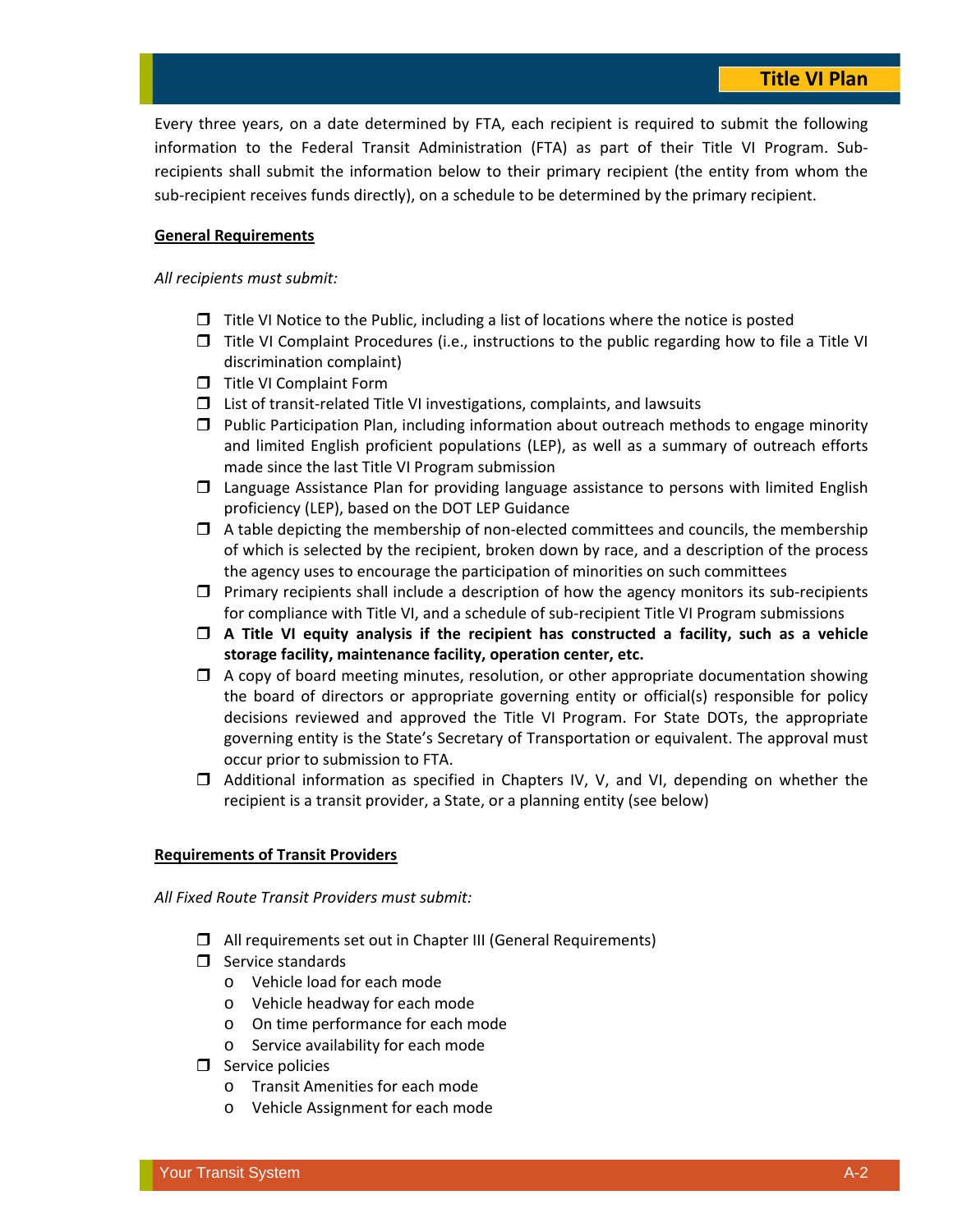Transit Providers that operate 50 or more fixed route vehicles in peak service and are located in an *Urbanized Area (UZA) of 200,000 or more people must submit:*

- $\square$  Demographic and service profile maps and charts
- $\square$  Demographic ridership and travel patterns, collected by surveys
- $\Box$  Results of their monitoring program and report, including evidence that the board or other governing entity or official(s) considered, was aware of the results, and approved the analysis
- $\Box$  A description of the public engagement process for setting the "major service change policy," disparate impact policy, and disproportionate burden policy
- $\square$  Results of service and/or fare equity analyses conducted since the last Title VI Program submission, including evidence that the board or other governing entity or official(s) considered, was aware of, and approved the results of the analysis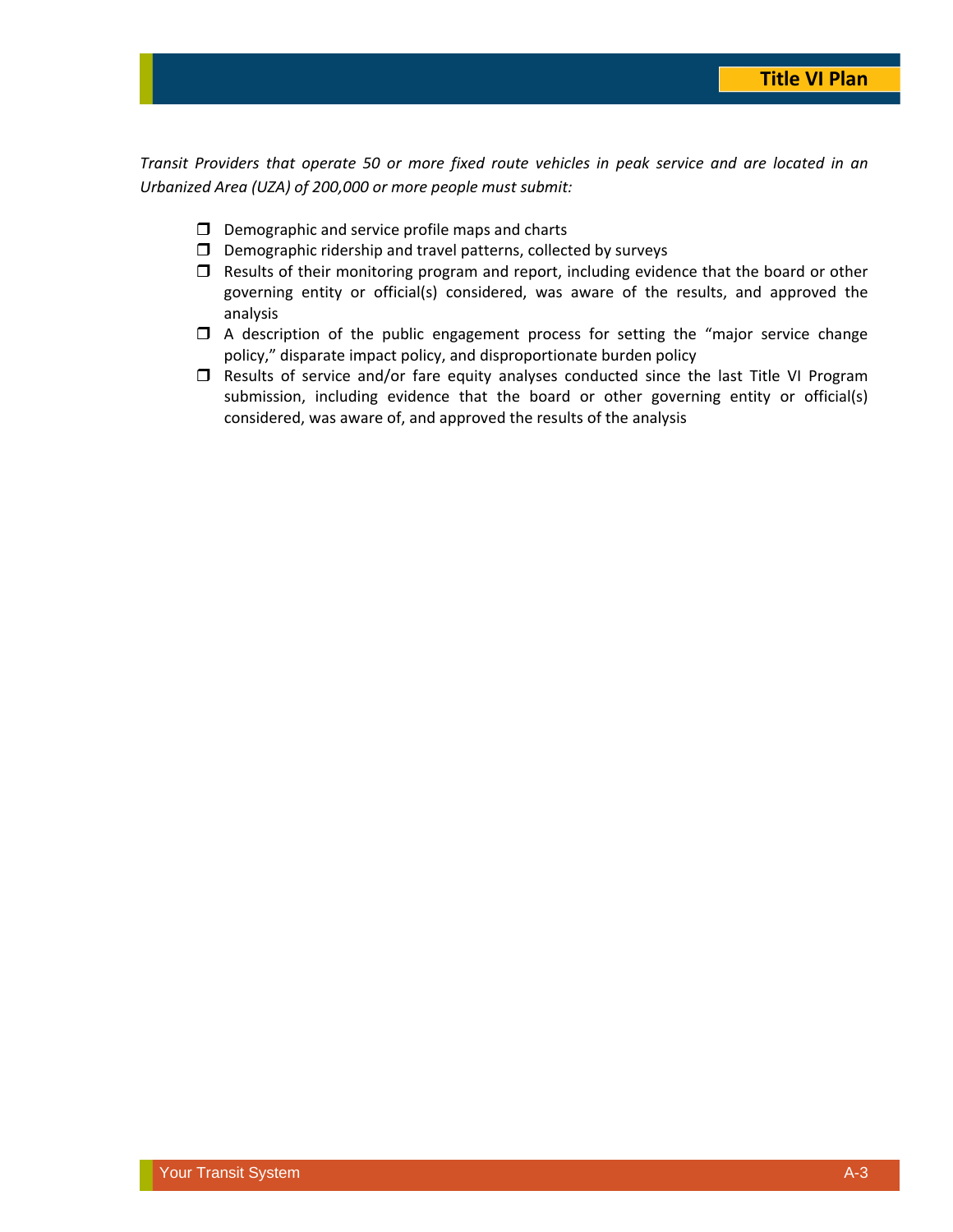# **Appendix B**

# **Current System Description**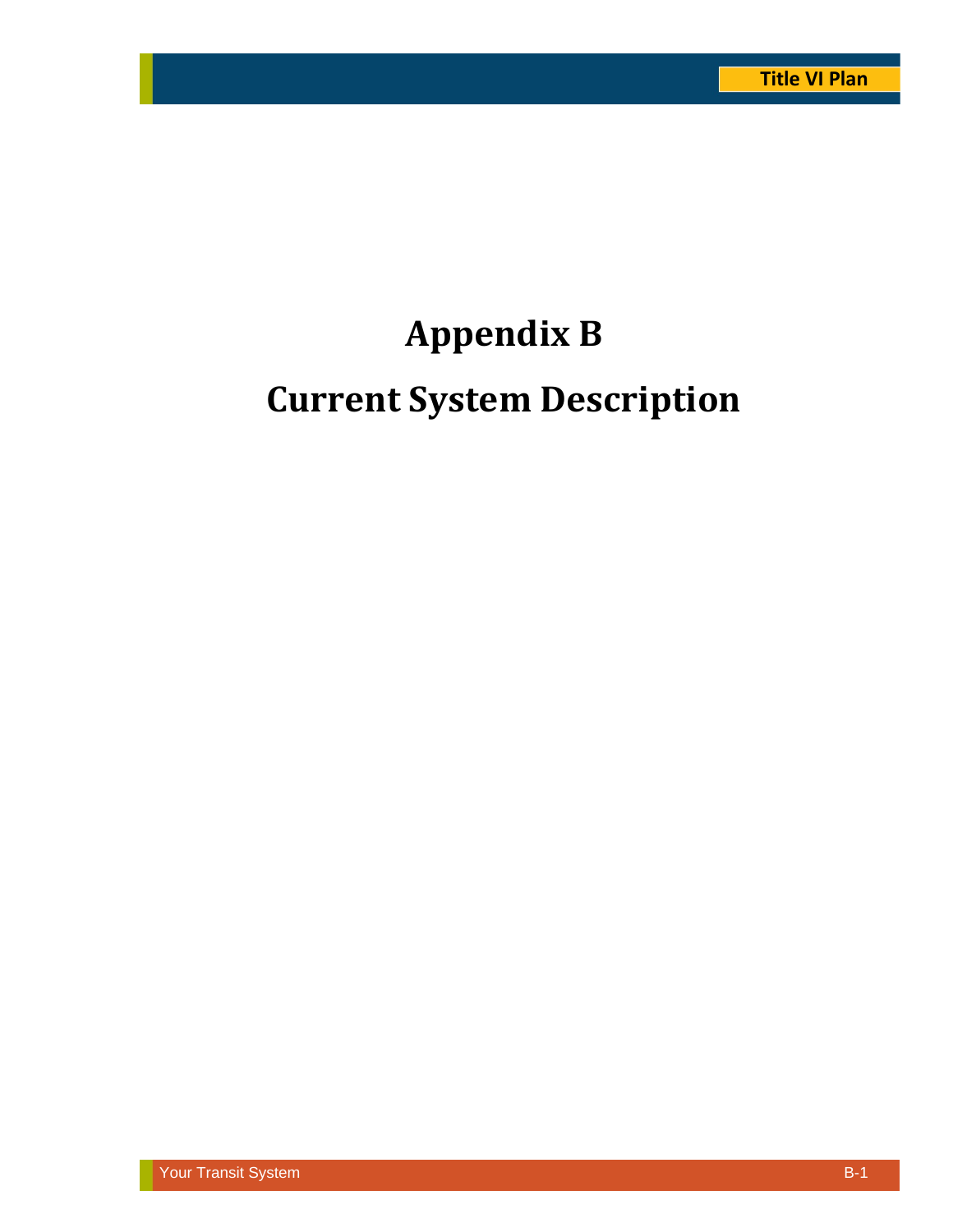#### **Current System Description**

Ware County Transit System's current and long-term focus as a transportation provider is on maintaining the best-coordinated transportation system possible for this community. Our goal is to create a coordinated system with the objective of providing safe, reliable, timely and efficient transportation services to county residents.

Ware County Transit System is a local government entity. Our organization is made up of over 300 full-time employees and over 100 part-time employees. Our County Manager is responsible for all of the day‐to‐day operations of our organization and reports directly to our Board of County Commissioners (BCC). Our BCC is committed to this program and has, therefore, incorporated our service within the County's Public Transportation Program. Transportation services are provided in accordance with the BCC's approved Operations Manual/System Safety/Security Program.

Ware County Transit System's Third Party Operator, MIDS, Inc., is responsible for training and management of our transportation program. All safety sensitive employees are required to complete GDOT approved safety and security training course as part of their new hire orientation. All new employees are also required to complete 80 hours of on-the-road drivers training, which includes riding with a training driver, behind-the-wheel training, and training on proper use of wheel chair lifts and securement devices. The Ware County Clerk is responsible for annual renewal of all liability insurance for both GDOT and agency owned vehicles, as well as vehicle registration renewal. It is the Third Party Operator's responsibility to administer all aspects of the transportation program and to control access and usage of all agency vehicles.

Maintenance on all agency vehicles is provided by MIDS, Inc. MIDS, Inc., employs only ASE certified technicians with experience in working on commercial passenger vehicles like the type our agency uses. All maintenance is performed using the Preventative Maintenance Plan, which conforms to the State Vehicle Maintenance Guidelines set forth in the GDOT Preventative Maintenance Guidelines document. All vehicle files and driver files are kept on‐site at our operations base located at 1610 River Street Valdosta, GA and are maintained by the Operations Manager. All records are maintained and retained for a minimum of four (4) years.

Our transportation department has a total of 10 employees that include: 5 full-time drivers, 0 parttime drivers, 2 administrators and 3 support staff.

Only transportation employees that have completed all of the required safety and drivers training requirements will be allowed to drive the agency vehicles.

Ware County Transit provides a demand/response system. We provide a wide range of trip purposes that include: medical, nutrition, shopping, social service, training, employment, social and recreation. Currently, we use a variety of vehicles to provide passenger services. Our fleet includes vans and modified vans. Three of our vehicles are equipped for wheelchair service. We prioritize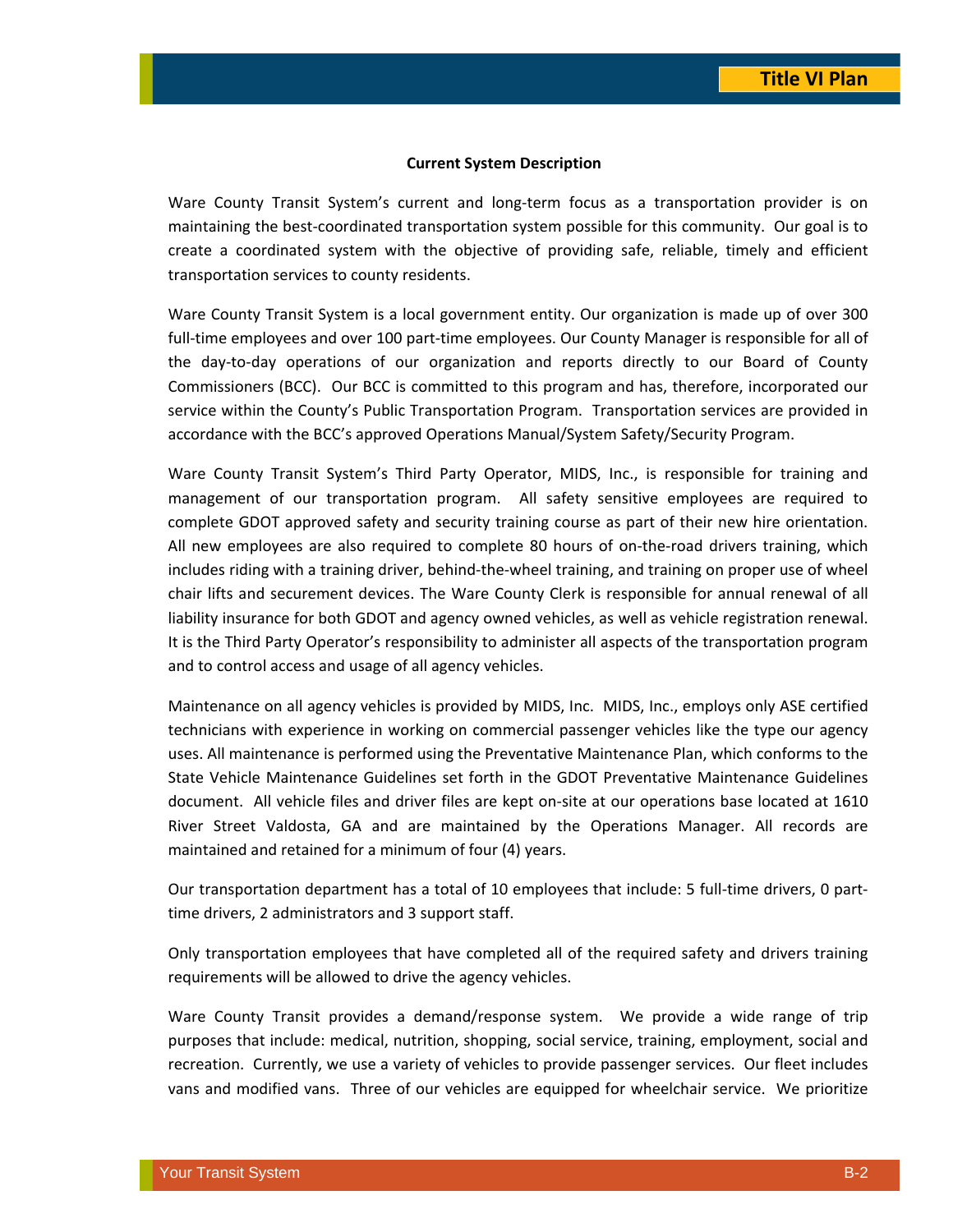grouping trips and multi‐loading to the maximum extent possible. We make over 350 passenger trips per month on average and leverage our fleet resources so that all vehicles are used in a responsible manner to provide full coverage and retire the vehicles at a consistent pace and appropriate age and mileage.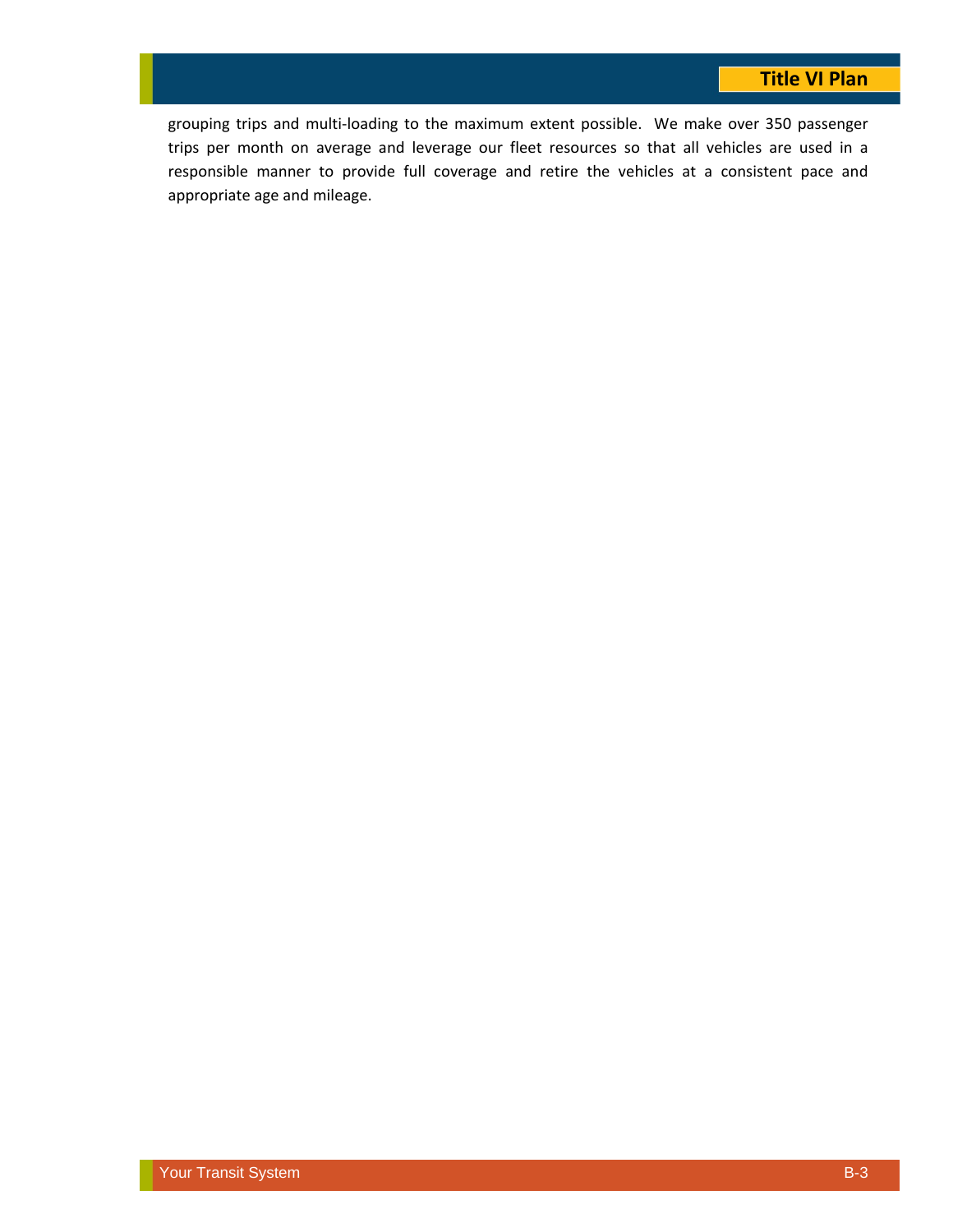# **Appendix C Title VI Plan Adoption Meeting Minutes and GDOT Concurrence Letter**

**Pending**

Insert a copy of the Title VI Plan adoption meeting minutes and the GDOT concurrence letter.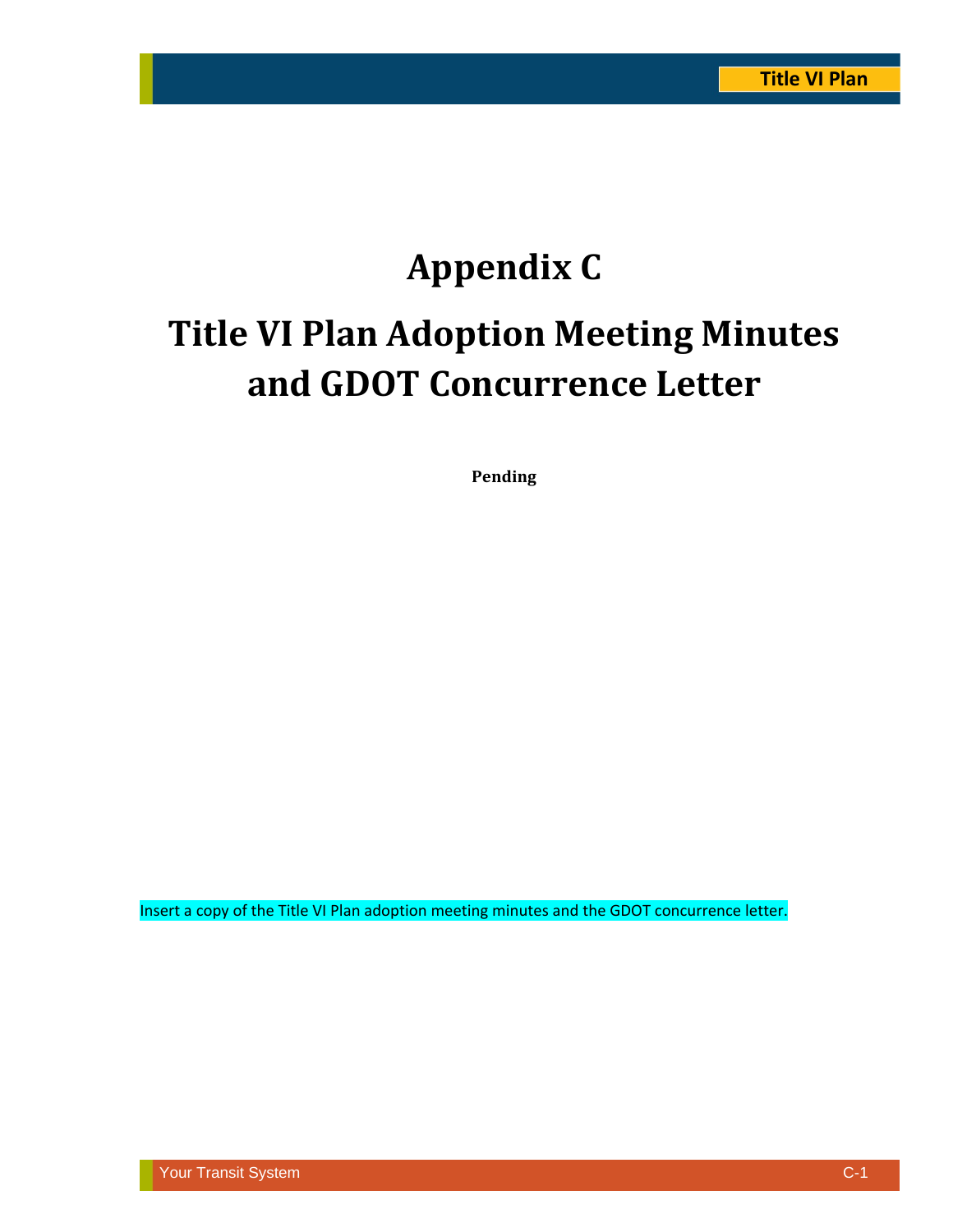## **Appendix D**

## **Title VI Sample Notice to Public**

Title VI of the Civil Rights Act, 1964

As a recipient of federal financial assistance under the Georgia Department of Transportation (GDOT), Ware County hereby gives public notice that it is our policy to assure compliance with Title VI of the Civil Rights Act of 1965, the Civil Rights Restoration Act of 1987, and related statutes and regulations in all programs and activities.

Any person who believes they have been subject to unlawful discriminatory practices under Title VI has the right to file a formal complaint.

If you believe that you have been excluded from participation in, been denied the benefits of, or been subjected to discrimination under any Ware County Transit service, program or activity, you may file an official Title VI complaint with Ware County. We encourage you to make your complaint in writing. Ware County Complaint Procedures and Complaint Form can be obtained by calling 912‐287‐ 4300. Notices are posted at the Ware County Courthouse, www.warecounty.com and in all Ware County Transit vans.

You may also file your complaint directly with the FTA at: Federal Transit Administration Office of Civil Rights Attention: Title VI Program Coordinator, East Building, 5th Floor ‐ TCR 1200 New Jersey Ave., SE, Washington, DC 20590

For additional information on Ware County Transit's nondiscrimination obligations, please contact Ware County by mail or phone using the information below.

> Ware County Board of Commissioners 800 Church Street, Suite 223 Waycross, GA 31501 912‐287‐4300



Opportunity in every direction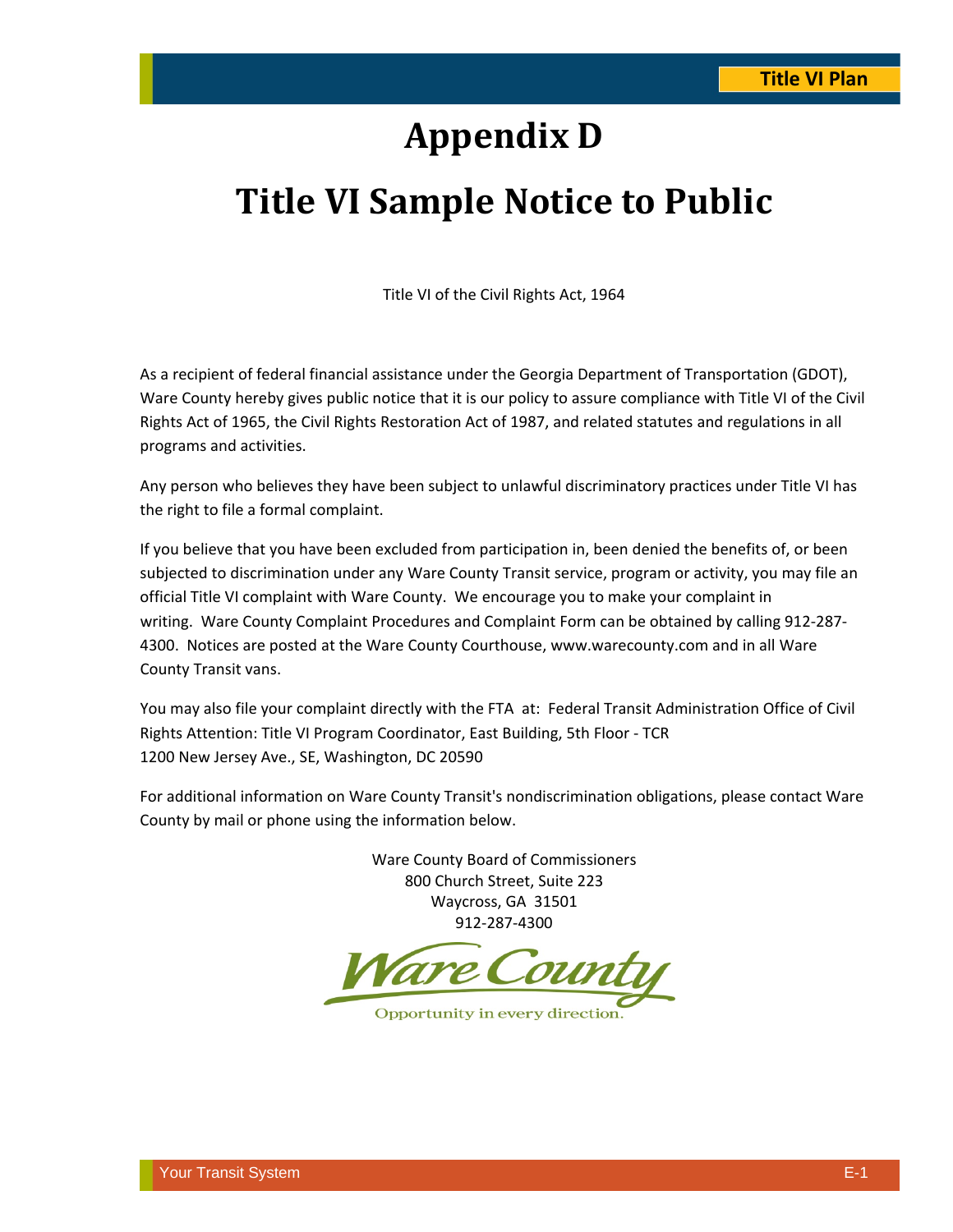# **Appendix E**

## **Ware County Transit**

Title VI Complaint Form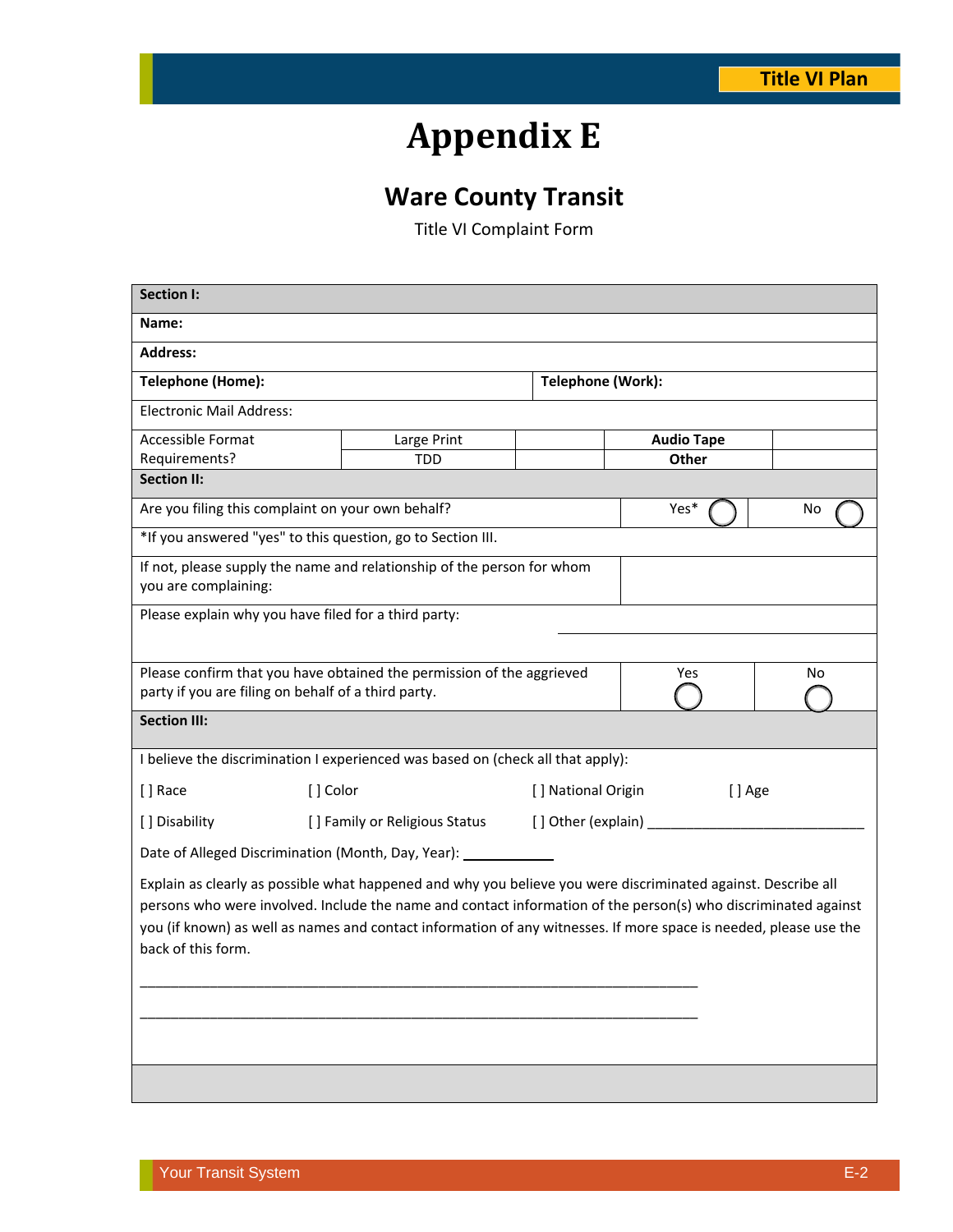|                                                                                                                   |     | <b>Title VI Plan</b> |  |
|-------------------------------------------------------------------------------------------------------------------|-----|----------------------|--|
| <b>Section IV</b>                                                                                                 |     |                      |  |
| Have you previously filed a Title VI complaint with this agency?                                                  | Yes | No                   |  |
| <b>Section V</b>                                                                                                  |     |                      |  |
| Have you filed this complaint with any other Federal, State, or local agency, or with any Federal or State court? |     |                      |  |
| $\bullet$ )no<br><b>P</b> es                                                                                      |     |                      |  |
| If yes, check all that apply:                                                                                     |     |                      |  |
|                                                                                                                   |     |                      |  |
|                                                                                                                   |     |                      |  |
|                                                                                                                   |     |                      |  |
| Please provide information about a contact person at the agency/court where the complaint was filed.              |     |                      |  |
| Name:                                                                                                             |     |                      |  |
| Title:                                                                                                            |     |                      |  |
| Agency:                                                                                                           |     |                      |  |
| <b>Address:</b>                                                                                                   |     |                      |  |
| Telephone:                                                                                                        |     |                      |  |
| <b>Section VI</b>                                                                                                 |     |                      |  |
| Name of agency complaint is against:                                                                              |     |                      |  |
| Contact person:                                                                                                   |     |                      |  |
| Title:                                                                                                            |     |                      |  |
| Telephone number:                                                                                                 |     |                      |  |

You may attach any written materials or other information that you think is relevant to your complaint.

\_\_\_\_\_\_\_\_\_\_\_\_\_\_\_\_\_\_\_\_\_\_\_\_\_\_\_\_\_\_\_\_\_ \_\_\_\_\_\_\_\_\_\_\_\_\_\_\_\_\_\_\_\_\_\_\_\_

Signature and date required below

### Signature Date and the Second Second Contract of the Date of the Date of the Date of the Date of the Date of the Date of the Date of the United States of the United States of the United States of the United States of the U

Please submit this form in person at the address below, or mail this form to:

Ware Transit System Title VI Liaison Attn: Paul Smith 800 Church St, Ste 223 Waycross, GA 31501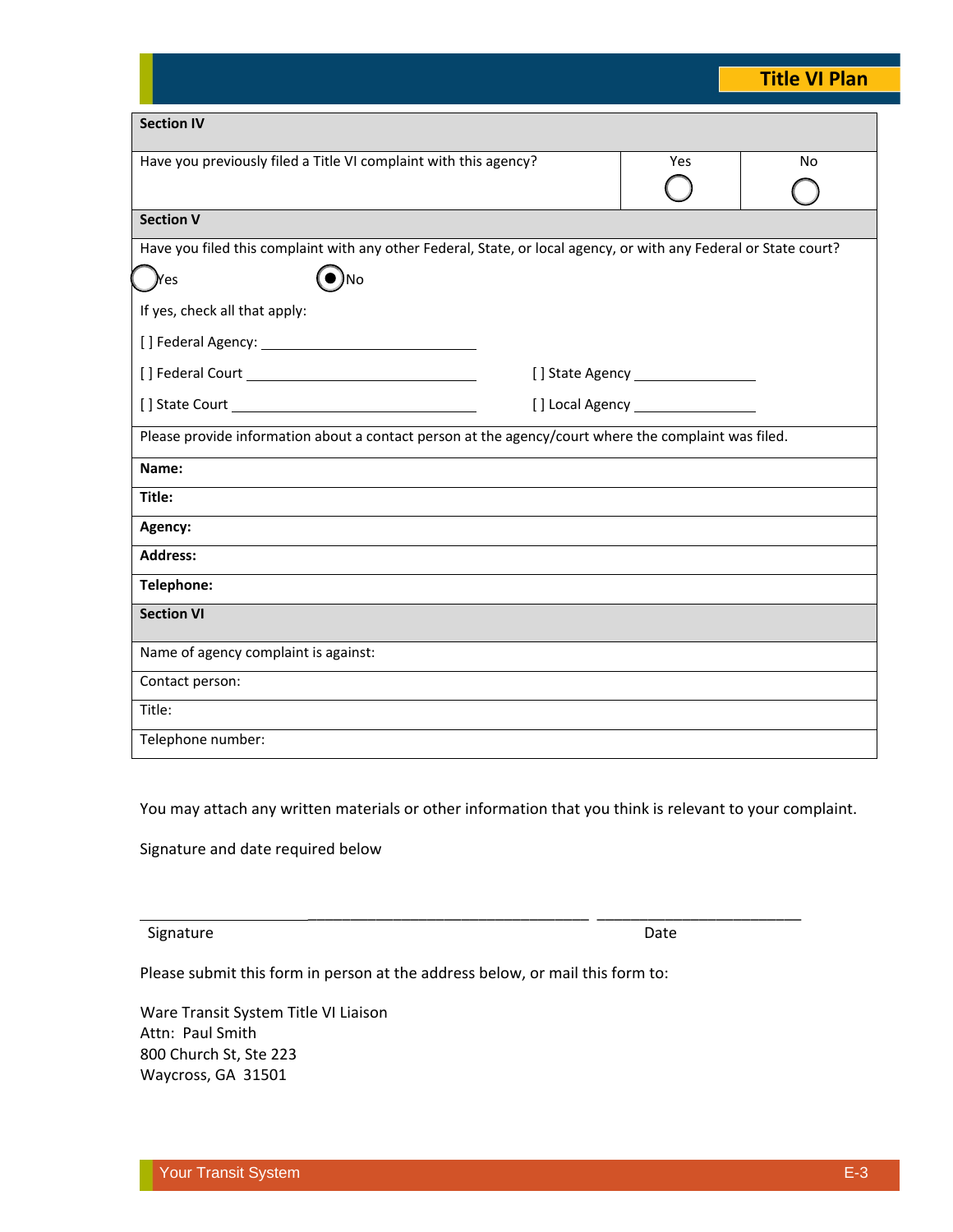# **Appendix F**

# **Public Participation Plan (PPP)**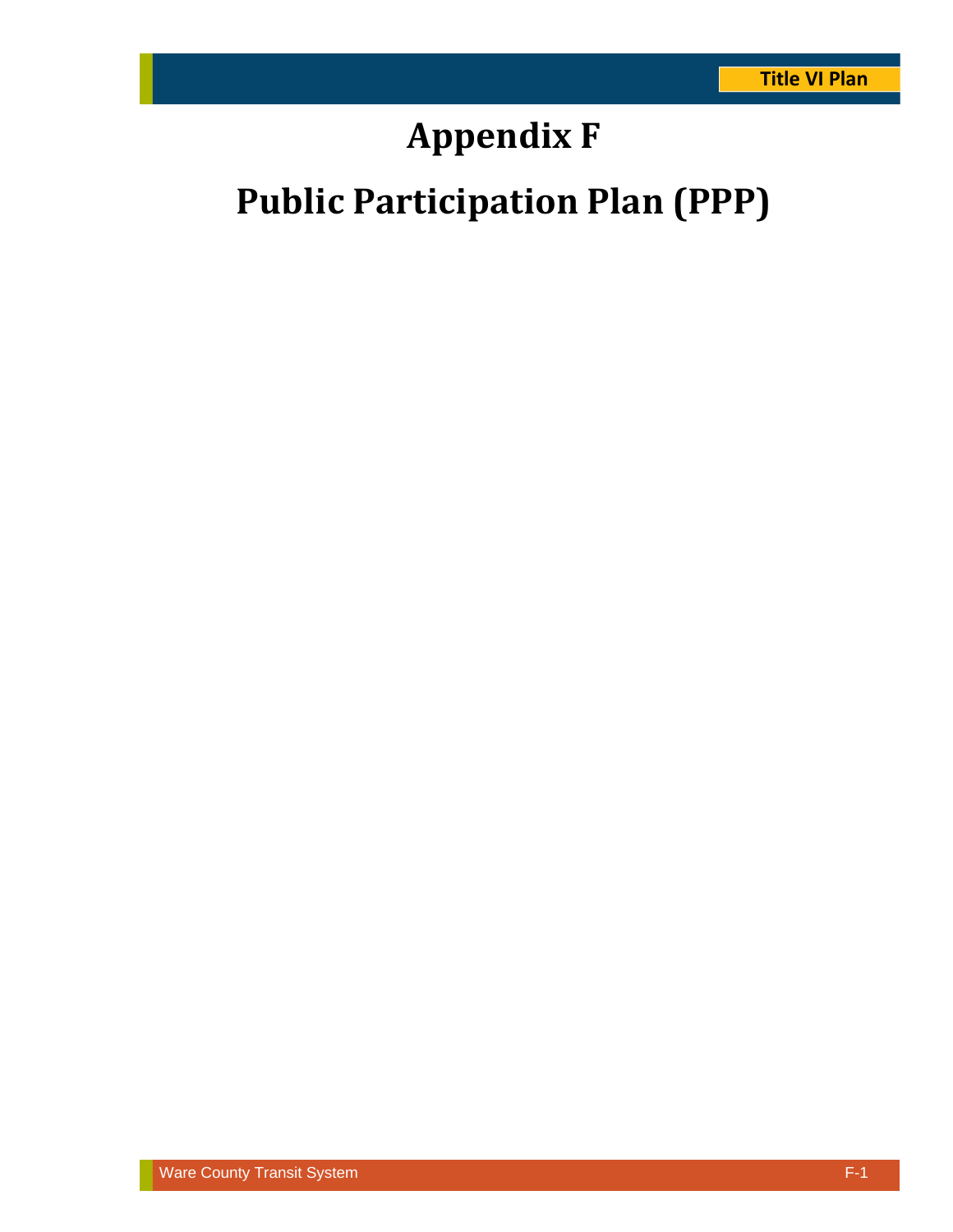#### Introduction

The Public Participation Plan (PPP) for Ware County Transit System was developed to ensure that all members of the public, including minorities and Limited English Proficient (LEP) populations, are encouraged to participate in the decision making process for the Ware County Transit System. Policy and service delivery decisions need to take into consideration community sentiment and public opinion based upon well‐executed outreach efforts. The public outreach strategies described in the PPP are designed to provide the public with effective access to information about Ware County Transit System services and to provide a variety of efficient and convenient methods for receiving and considering public comment prior to implementing changes to services. Ware County Transit System also recognizes the importance of many types of stakeholders in the decision‐making process, including other units of government, metropolitan area agencies, community‐based organizations, major employers, passengers and the general public, including low‐income, minority, LEP, and other traditionally underserved communities.

### Public Participation Goals

The main goal of the PPP is to offer meaningful opportunities for all interested segments of the public, including, but not limited to, low‐income, minority and LEP groups, to comment, about Ware County Transit System and its operations. The goals for this PPP include:

- **Inclusion and Diversity**: Ware County Transit System will proactively reach out and engage low‐income, minority, and LEP populations for the Ware County Transit System service area so these groups will have an opportunity to participate.
- **Accessibility**: All legal requirements for accessibility will be met. Efforts will be made to enhance the accessibility of the public's participation – physically, geographically, temporally, linguistically and culturally.
- **Clarity and Relevance**: Issues will be framed in public meetings in such a way that the significance and potential effect of proposed decisions is understood by participants. Proposed adjustments to fares or services will be described in language that is clear and easy to understand.
- **Responsive**: Ware County Transit System will strive to respond to and incorporate, when possible, appropriate public comments into transportation decisions.
- **Tailored**: Public participation methods will be tailored to match local and cultural preferences as much as possible.
- **Flexible**: The public participation process will accommodate participation in a variety of ways and will be adjusted over time as needed.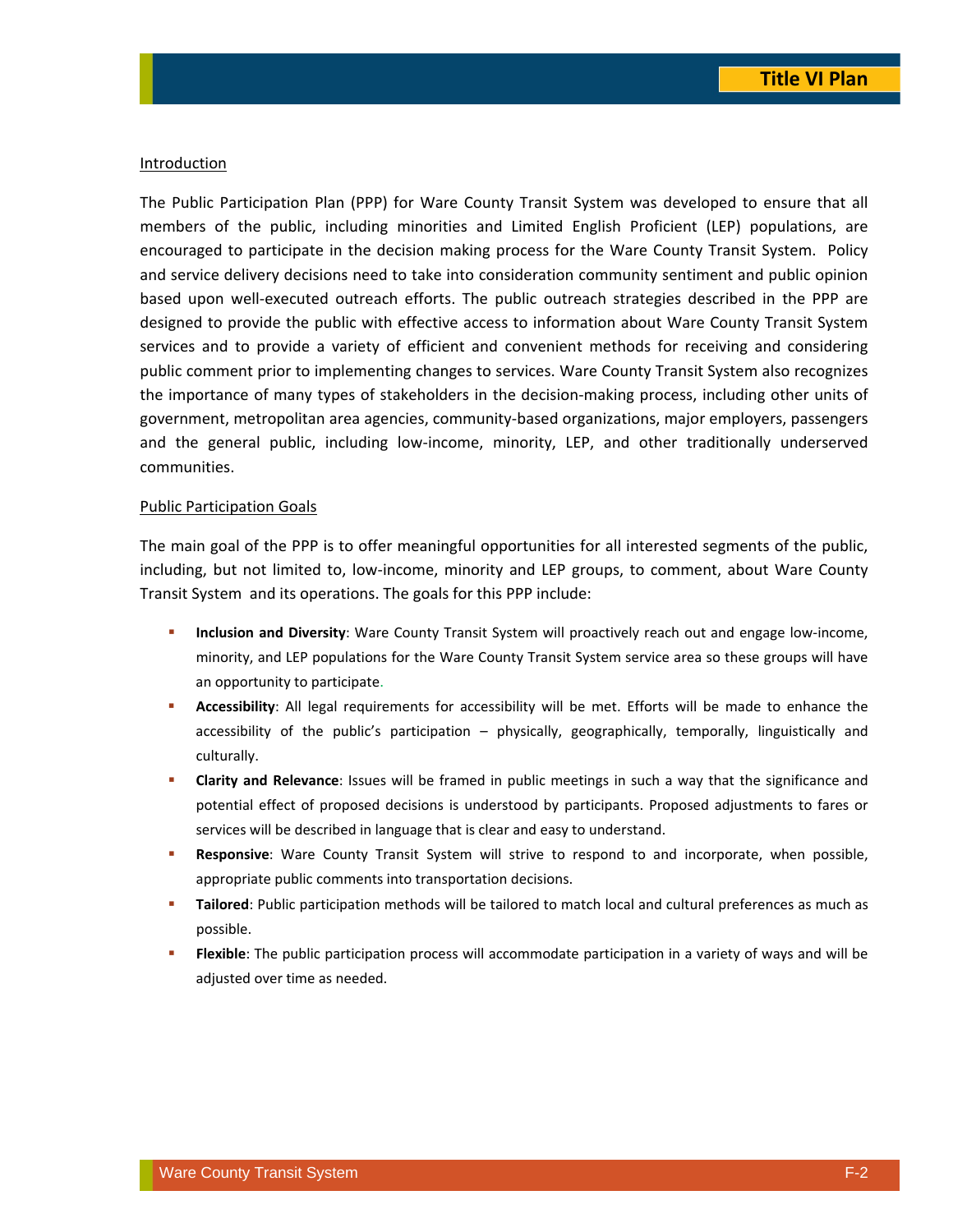### Public Participation Methods

The methods of public participation included in this PPP were developed based upon best practices in conjunction with the needs and capabilities of Ware County Transit System. Ware County Transit System intends to achieve meaningful public participation by a variety of methods with respect to service and any changes to service.

Ware County Transit System will conduct community meetings and listening sessions as appropriate with passengers, employers, community based organizations, and advisory committees to gather public input and distribute information about service quality, proposed changes or new service options.

The public will be invited to provide feedback on the Ware County Transit System website (www.warecounty.com) and all feedback on the site will be recorded and passed on to Ware County Transit System management. The public will also be able to call the Ware County Transit System office at 912‐287‐4300 during its hours of operation. Feedback collected over the phone will be recorded and passed on to Ware County Transit System management. Formal customer surveys to measure performance, and listening sessions to solicit input, will be conducted periodically. The comments recorded as a part of these participation methods will be responded to as appropriate.

Meeting formats will be tailored to help achieve specific public participation goals that vary by project or the nature of the proposed adjustment of service. Some meetings will be designed to share information and answer questions. Some will be designed to engage the public in providing input, establishing priorities, and helping to achieve consensus on a specific recommendation. Others will be conducted to solicit and consider public comments before implementing proposed adjustments to services. In each case, an agenda for the meetings will be created that work to achieve the stated goals and is relevant to the subject and not overwhelming for the public.

For all public meetings, the venue will be a facility that is accessible for persons with disabilities and, preferably, is served by public transit. If a series of meetings are scheduled on a topic, different meeting locations may be used, since no one location is usually convenient to all participants.

For community meetings and other important information, Ware County Transit System will use a variety of means to make riders and citizens aware, including some or all of the following methods:

- In-vehicle advertisement
- **Posters or flyers in transit center**
- **Posting information on website**
- **Press releases and briefings to media outlets**
- Multilingual flyer distribution to community based organizations, particularly those that target LEP population
- **FI** Flyers and information distribution through various libraries and other civic locations that currently help distribute timetables and other information
- **EXECOMMUNICATIONS TO relevant elected officials**
- **•** Other methods required by local or state laws or agreements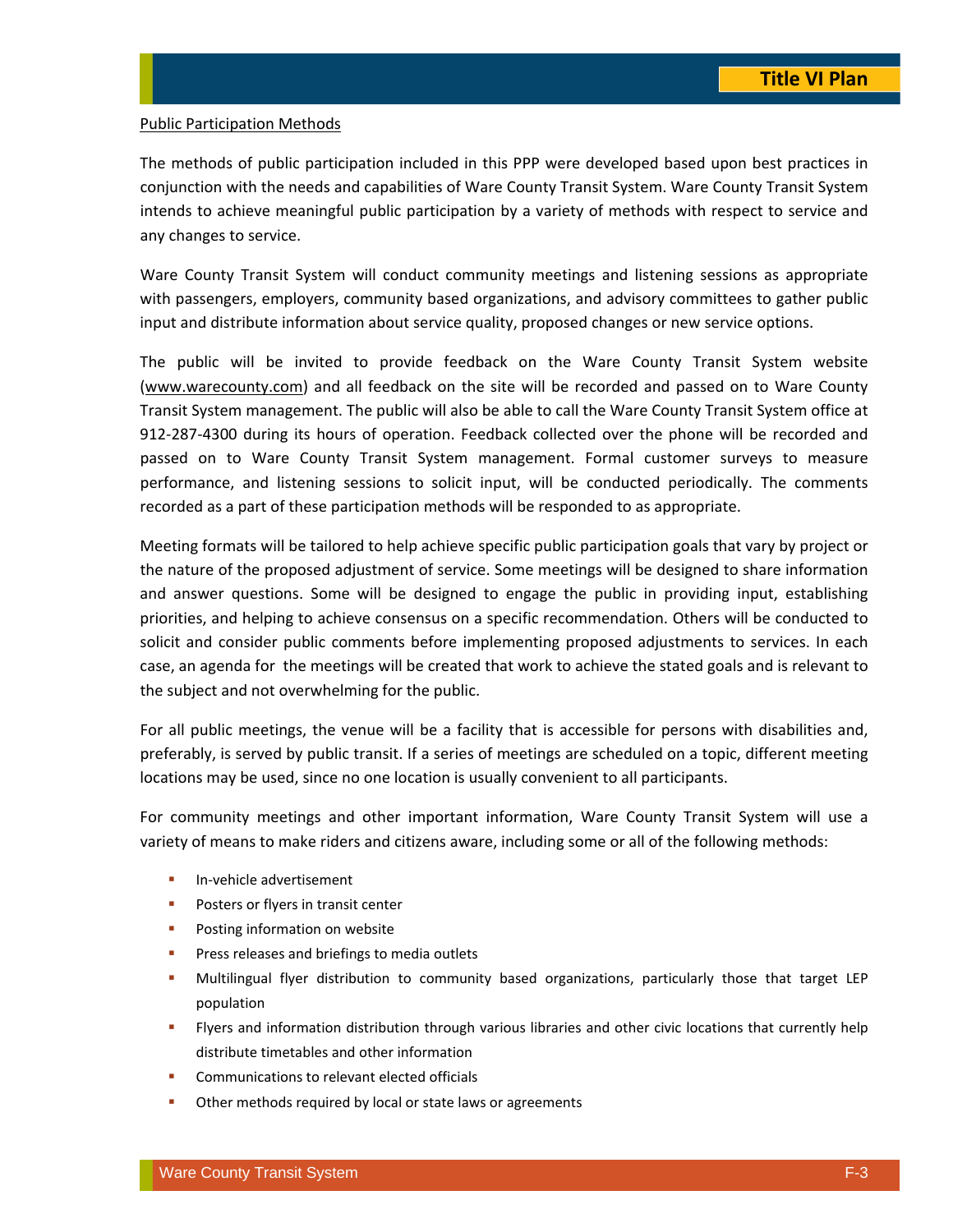All information and materials communicating proposed and actual service adjustments will be provided in English and any other language that meets the "safe harbor" criteria.

### Public Hearing

Opportunities for at least one Public Hearing regarding transit is offered by Ware County annually. Since the inception of the transit program, no request for a Public Hearing has been made.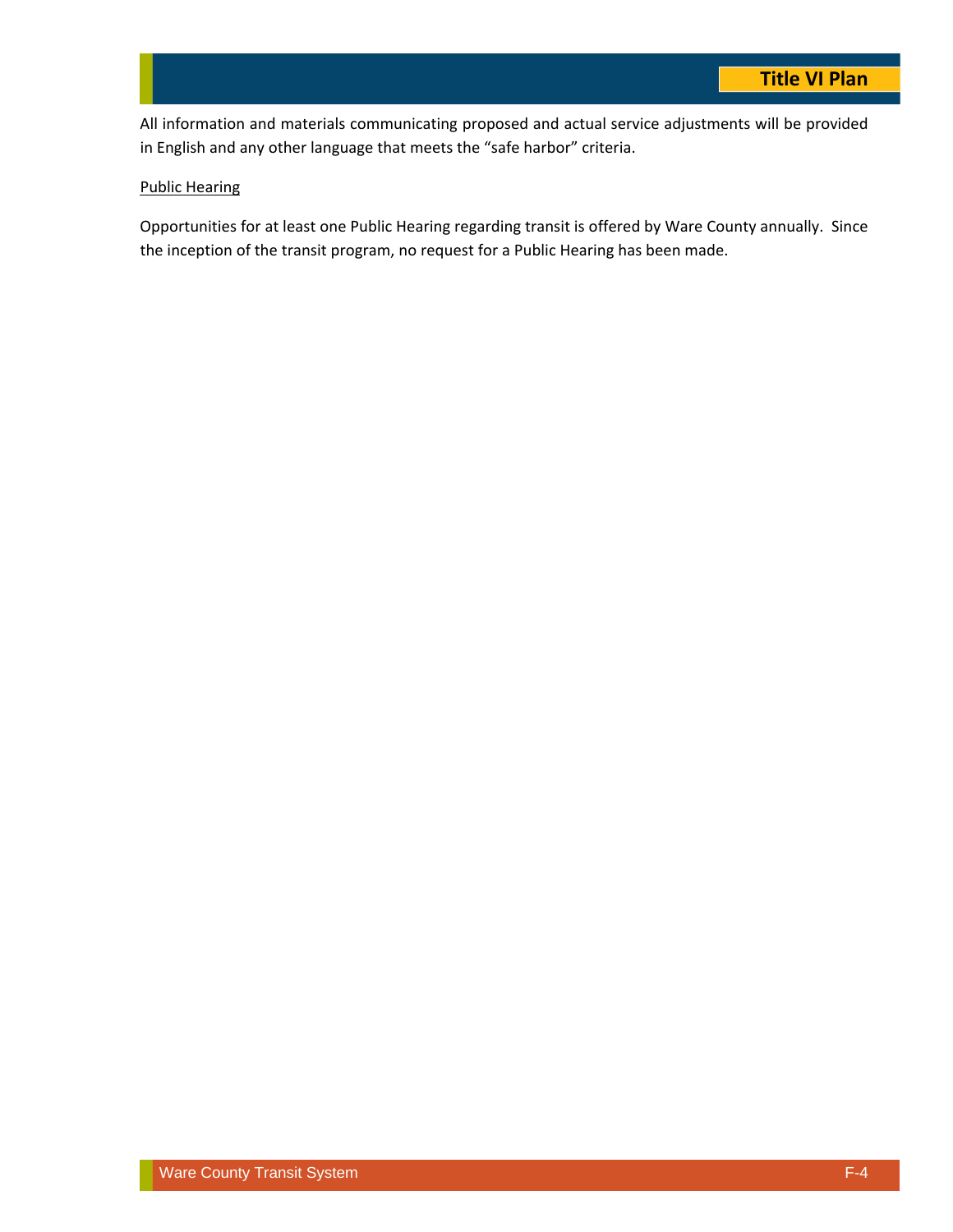# **Appendix G Language Assistance Plan (LAP)**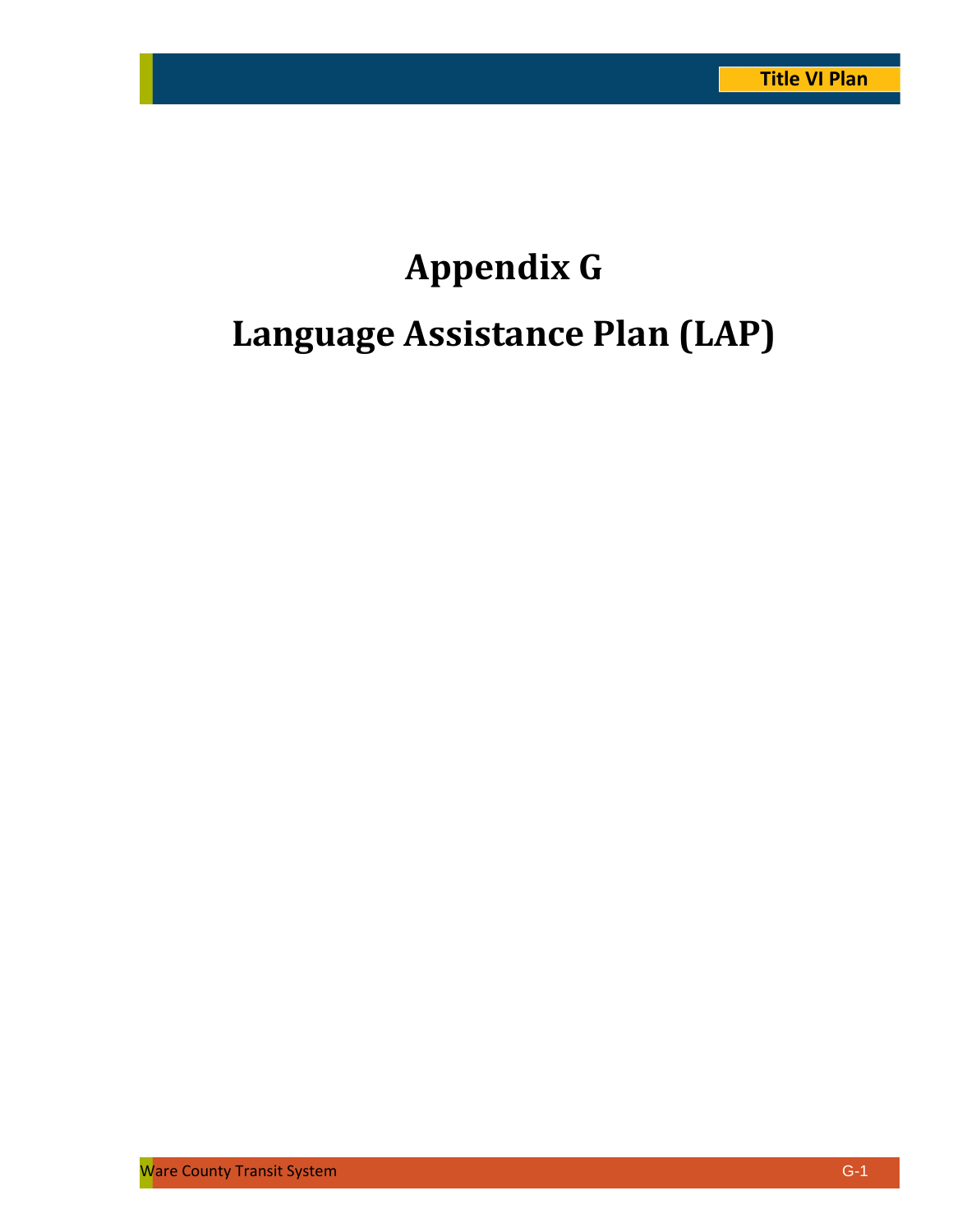### **I. Introduction**

Ware County Transit System operates a transit system within Ware County, GA. The Language Assistance Plan (LAP) has been prepared to address Ware County Transit System's responsibilities as they relate to the needs of individuals with Limited English Proficiency (LEP). Individuals, who have a limited ability to read, write, speak or understand English are LEP. In Ware County Transit System's service area there are 618 residents or 1.60% who describe themselves as not able to communicate in English "very well" (Source: US Census). Ware County Transit System is federally mandated (Executive Order 13166) to take responsible steps to ensure meaningful access to the benefits, services, information and other important portions of its programs and activities for individuals who are LEP. Ware County Transit System has utilized the U.S. Department of Transportation (USDOT) LEP Guidance Handbook and performed a four factor analysis to develop its LAP.

The U.S. Department of Transportation Handbook, titled "Implementing the Department of Transportation's Policy Guidance Concerning Recipients' Responsibilities to Limited English Proficient (LEP) Persons: A Handbook for Public Transportation Providers, (April 13, 2007) " (hereinafter "Handbook"), states that Title VI of the Civil Rights Act of 1964, 42 U.S.C. 2000d et seq., and its implementing regulations provide that no person in the United States shall, on the grounds of race, color, or national origin, be excluded from participation in, be denied the benefits of, or be otherwise subjected to discrimination under any program or activity that receives Federal financial assistance (Handbook, page 5). The Handbook further adds that Title VI prohibits conduct that has a disproportionate effect on LEP persons because such conduct constitutes national origin discrimination (Handbook, page 5).

Executive Order 13166 of August 16, 2000 states that recipients of Federal financial assistance must take reasonable steps to ensure meaningful access to their programs and activities by LEP persons (Handbook, page 6). Additionally recipients should use the DOT LEP Guidance to determine how best to comply with statutory and regulatory obligations to provide meaningful access to the benefits, services, information and other important portions of their programs and activities for individuals who are LEP (Handbook, page 6). These provisions are included in FTA Circular 4702.1B in Paragraph 9 of Chapter III (pages III‐6 to III‐9).

For many LEP individuals, public transit is the principal transportation mode available. It is important for Ware County Transit System be able to communicate effectively with all of its riders. When Ware County Transit System is able to communicate effectively with all of its riders, the service provided is safer, more reliable, convenient, and accessible for all within its service area. Ware County Transit System is committed to taking reasonable steps to ensure meaningful access for LEP individuals to this agency's services in accordance with Title VI.

This plan will demonstrate the efforts that Ware County Transit System will undertake to make its service accessible to all persons without regard to their ability to communicate in English. The plan addresses how services will be provided through general guidelines and procedures including the following: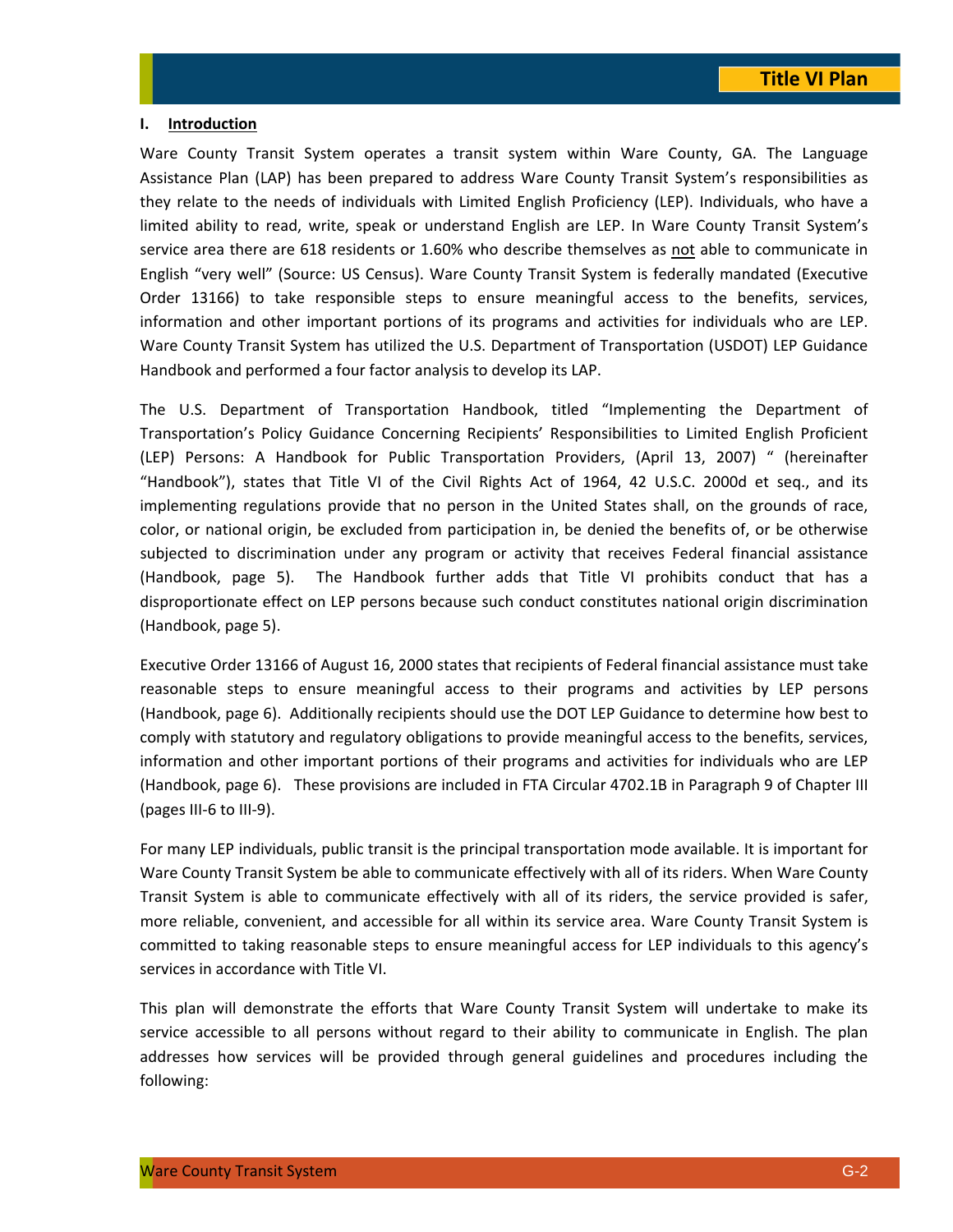- **IDENTIFICATE:** Identifying LEP populations in service areas
- Notification: Providing notice to LEP individuals about their right to language services
- **Interpretation: Offering timely interpretation assistance to LEP individuals upon request**
- **Translation: Providing timely translation of important documents**
- **Staffing: Identifying Ware County Transit System staff to assist LEP customers**
- **Training: Providing training on LAP to responsible employees**

### **II. Four Factor Analysis**

The analysis provided in this report has been developed to identify LEP population that may use Ware Transit System services and identify needs for language assistance. This analysis is based on the "Four Factor Analysis" presented in the Implementing the Department of Transportation's Policy Guidance Concerning Recipients' Responsibilities to Limited English Proficient (LEP) Persons, dated April 13, 2007, which considers the following factors:

- 1. The number and proportion of LEP persons in the service area who may be served or are likely to encounter a Ware County Transit System program, activity or service.
- 2. The frequency with which LEP persons come in contact with Ware County Transit System programs, activities or services.
- 3. The nature and importance of programs, activities or services provided by Ware Transit System to the LEP population.
- 4. The resources available to Ware County Transit System and overall costs to provide LEP assistance
	- **a. Factor 1: The Number and Proportion of LEP Persons Serviced or Encountered in the Eligible Service Population**

Of the 33,238 residents in the Ware County Transit System service area 618 residents describe themselves as speaking English less than "very well". People of Spanish descent are the primary LEP persons likely to utilize Ware County Transit System's services. For the Ware County Transit System service area, the American Community Survey of the U.S. Census Bureau shows that among the area's population 95.9% speak English "very well". For groups who speak English "less than very well", 1.6% speak Spanish, .1% speak Other Indo-European languages and .1% speak Other Pacific Island languages.

Appendix H contains a table which lists the languages spoken at home by the ability to speak English for the population within the Ware County Transit System service area.

### **b. Factor 2: The Frequency with which LEP Individuals Come into Contact with Your Programs, Activities, and Services**

The Federal guidance for this factor recommends that agencies should assess the frequency with which they have contact with LEP individuals from different language groups. The more frequent the contact with a particular LEP language group, the more likely enhanced services will be needed.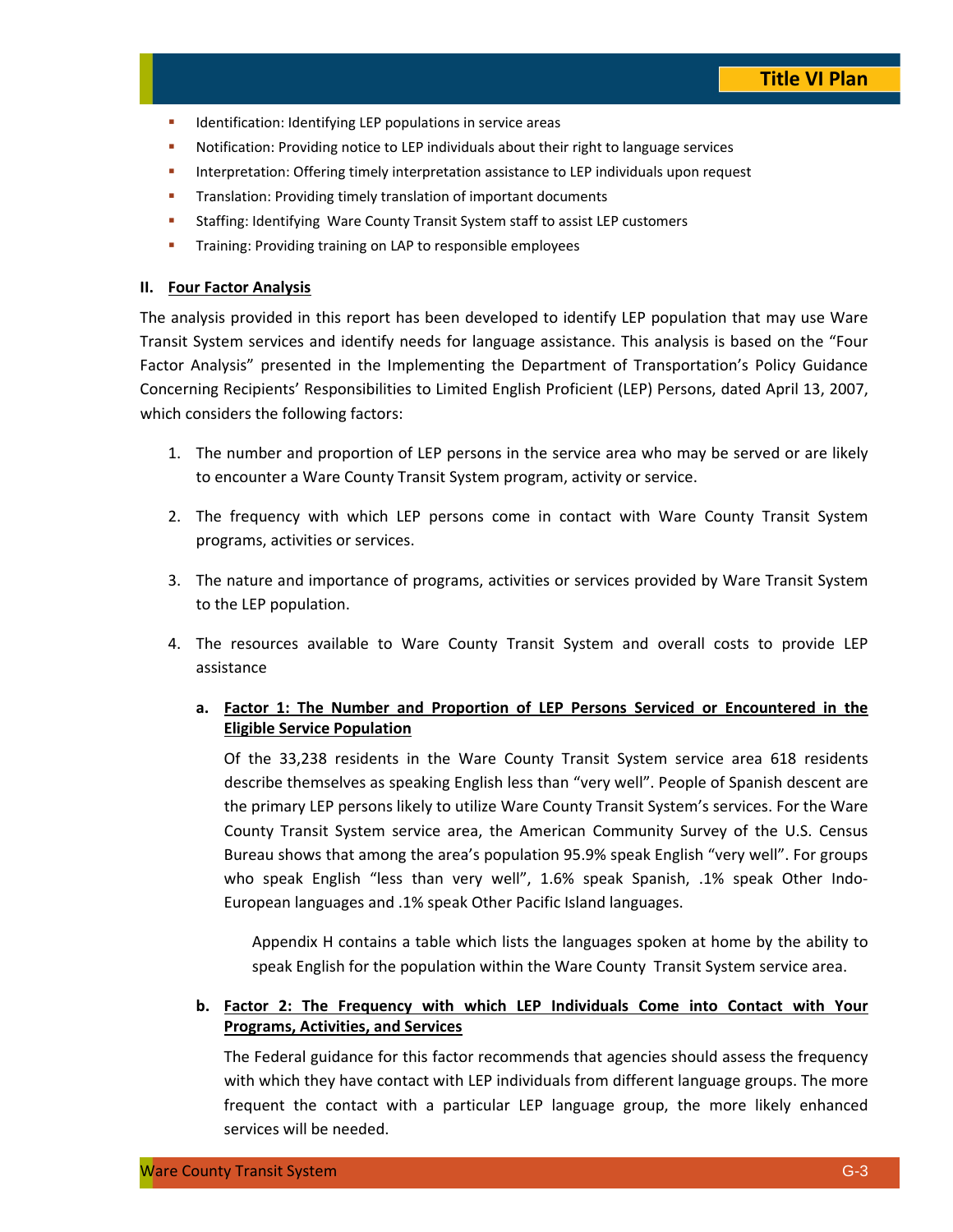Ware County Transit System has assessed the frequency with which LEP individuals come in contact with the transit system. The methods utilized for this assessment include analysis of Census data, examining phone inquiries, requests for translated documents, and staff survey. As discussed above, Census data indicates that there is a lack of a prominent LEP group. Phone inquiries and staff survey feedback indicated that Ware County Transit System dispatchers and drivers interact infrequently with LEP persons. The majority of these interactions have occurred with LEP persons who mainly spoke Spanish. Over the past 7 years, Ware County Transit System has had zero (0) requests for translated documents.

### **c. Factor 3: The Nature and Importance of the Program, Activity, or Service Provided by the Recipient to People's Lives**

Public transportation and regional transportation planning is vital to many people's lives. According to the Department of Transportation's *Policy Guidance Concerning Recipient's Responsibilites to LEP Persons*, providing public transportation access to LEP persons is crucial. A LEP person's inability to utilize public transportation effectively, may adversely affect his or her ability to access health care, education, or employment.

Public transportation and regional transportation planning is vital to many people's lives. According to the Department of Transportation's Policy Guidance Concerning Recipient's Responsibilities to LEP Persons, providing public transportation access to LEP persons is crucial. A LEP person's inability to utilize public transportation effectively, may adversely affect his or her ability to access health care, education, or employment.

Ware County Transit is provided as a service to riders in the County to access basic, nonemergency public transit services.

### **d. Factor 4: The Resources Available to the Recipient and Costs**

Ware County Transit System assessed its available resources that are currently being used, and those that could be used, to provide assistance to LEP populations. The SGRC website at www.sgrc.us/transportation, where a Google Translator can provide for basic information on the service to LEP individuals.

#### **III. Language Assistance Plan**

In developing a Language Assistance Plan, FTA guidance recommends the analysis of the following five elements:

- 1. Identifying LEP individuals who need language assistance
- 2. Providing language assistance measures
- 3. Training staff
- 4. Providing notice to LEP persons
- 5. Monitoring and updating the plan

The five elements are addressed below.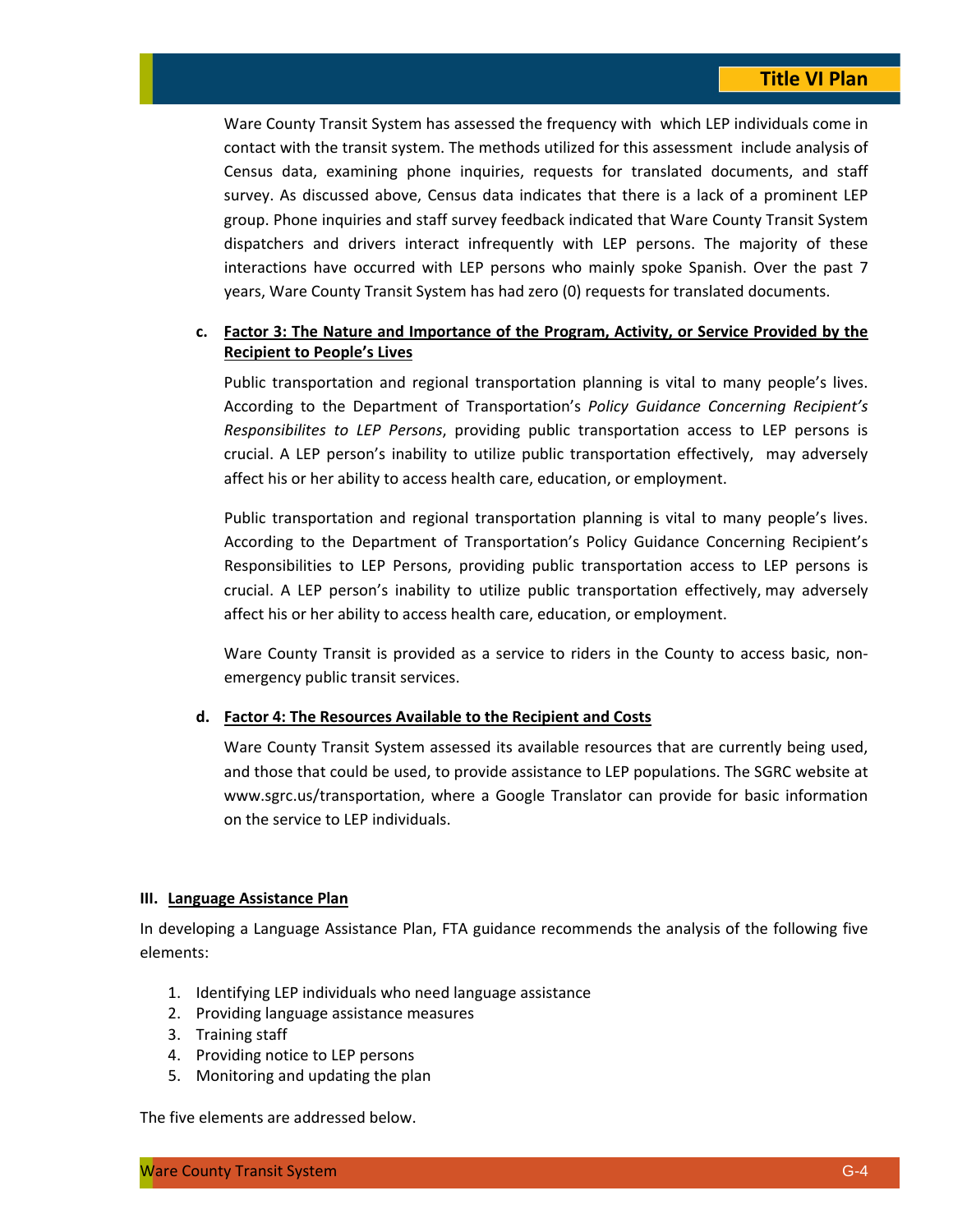### **a. Element 1: Identifying LEP Individuals Who Need Language Assistance**

Federal guidance provides that there should be an assessment of the number or proportion of LEP individuals eligible to be serviced or encountered and the frequency of encounters pursuant to the first two factors in the four‐factor analysis.

Ware County Transit System has identified the number and proportion of LEP individuals within its service area using United States Census data (see Appendix H). As presented earlier, 95.9% of the service area population speaks English only. The largest non-English spoken language in the service area is Spanish (3.10%). Of those whose primary spoken language is Spanish, approximately 1.6% identify themselves as speaking less than "very well". Those residents whose primary language is not English or Spanish and who identify themselves as speaking English less than "very well" account for .2% of the service area population.

Ware CountyTransit System may identify language assistance need for an LEP group by:

- 1. Examining records to see if requests for language assistance have been received in the past, either at meetings or over the phone, to determine whether language assistance might be needed at future events or meetings.
- 2. Having Census Bureau Language Identification Flashcards available at Ware Transit System Meetings. This will assist Ware County Transit System in identifying language assistance needs for future events and meetings.
- 3. Having Census Bureau Language Identification Flashcards on all transit vehicles to assist operators in identifying specific language assistance needs of passengers. If such individuals are encountered, vehicle operators will be instructed to obtain contact information to give to Ware County Transit System management to follow‐ up.
- 4. Vehicle operators and front‐line staff (i.e. Dispatchers, Transit Operation Supervisors, etc.) will be surveyed on their experience concerning any contacts with LEP persons during the previous year.

#### **b. Element 2: Language Assistance Measures**

Federal Guidance suggests that an effective LAP should include information about the ways in which language assistance will be provided. This refers to listing the different language services an agency provides and how staff can access this information.

For this task Federal Guidance recommends that transit agencies consider developing strategies that train staff as to how to effectively deal with LEP individuals when they either call agency centers or otherwise interact with the agency.

Ware County Transit System will undertake the following actions to improve access to information and services for LEP individuals:

1. Survey transit drivers and other front‐line staff annually on their experience concerning any contacts with LEP persons during the previous year.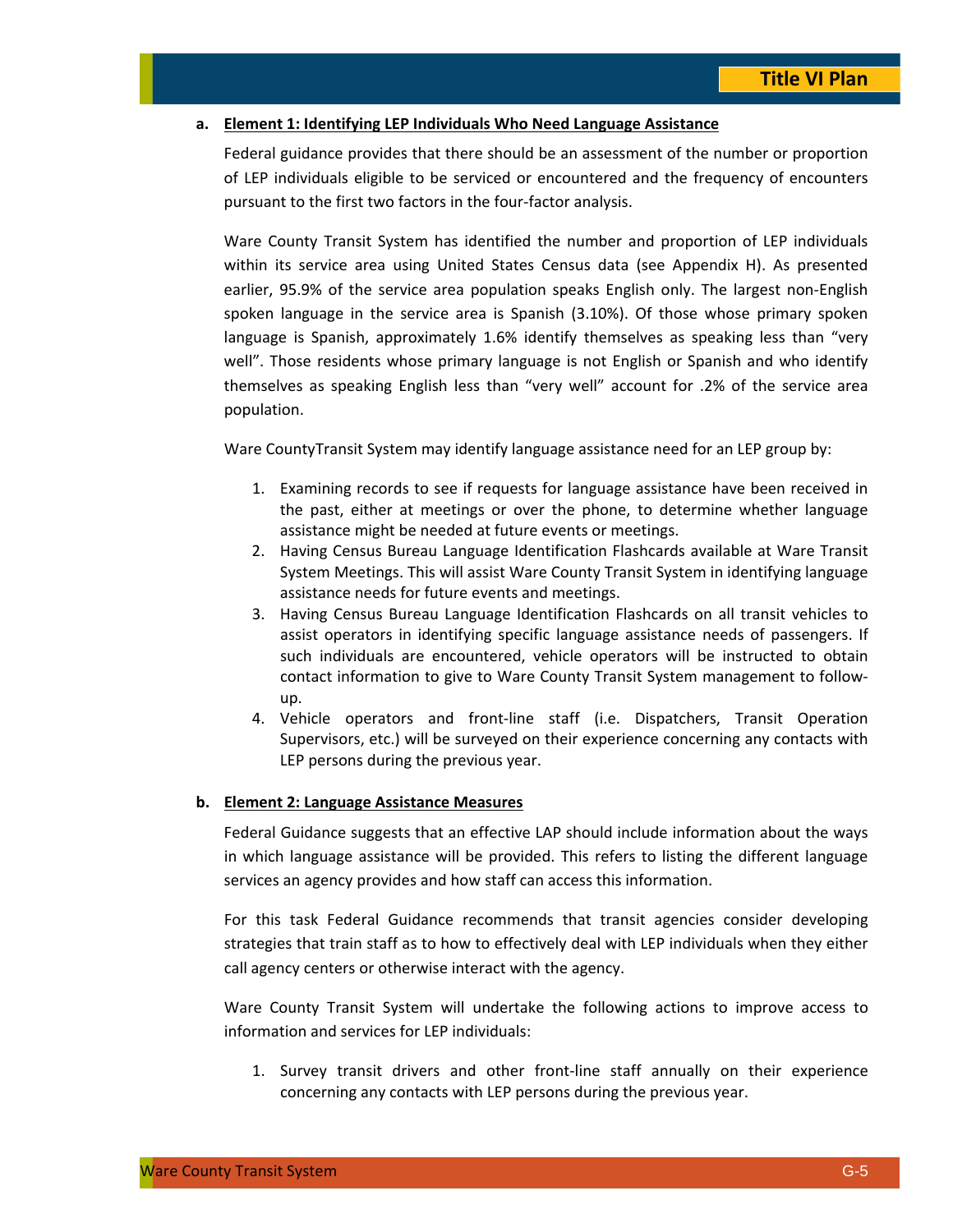- 2. Include statements clarifying that being bilingual is preferred on bus driver recruitment flyers and onboard recruitment posters.
- 3. When an interpreter is needed in person or on the telephone, staff will attempt to access language assistance services from a professional translation service or qualified community volunteers.

### **c. Element 3: Training Staff**

Federal guidance states staff members of an agency should know their obligations to provide meaningful access to information and services for LEP persons and that all employees in public contact positions should be properly trained.

Suggestions for implementing Element 3 of the Language Assistance Plan, involve: (1) identifying agency staff likely to come into contact with LEP individuals; (2) identifying existing staff training opportunities; (3) providing regular re-training for staff dealing with LEP individual needs; and (4) designing and implementing LEP training for agency staff.

In the case of Ware County Transit System, the most important staff training is for Customer Service Representatives and transit drivers. The following training will be provided to Customer Service Representative:

- 1. Information on Title VI Procedures and LEP responsibilities
- 2. Use of Language Identification Flashcards
- 3. Documentation of language assistance requests
- 4. How to handle a potential Title VI/LEP complaint

### **d. Element 4: Providing Note to LEP Persons**

Ware County Transit System will make Title VI information available in English and Spanish on the Agency's website. Key documents are written in English and Spanish. Notices will also be posted in Ware County Transit System's office lobby, on buses, and County Administration Building. Additionally, when staff prepares a document or schedules a meeting, for which the target audience is expected to include LEP individuals, then documents, meeting notices, flyers, and agendas will be printed in an alternative language based on the known LEP population.

### **e. Element 5: Monitoring and Updating the Plan**

The plan will be reviewed and updated on an ongoing basis. Updates will consider the following:

- The number of documented LEP person contacts encountered annually
- How the needs of LEP persons have been addressed
- Determination of the current LEP population in the service area
- **•** Determination as to whether the need for translation services has changed
- Determine whether Ware County Transit System's financial resources are sufficient to fund language assistance resources needed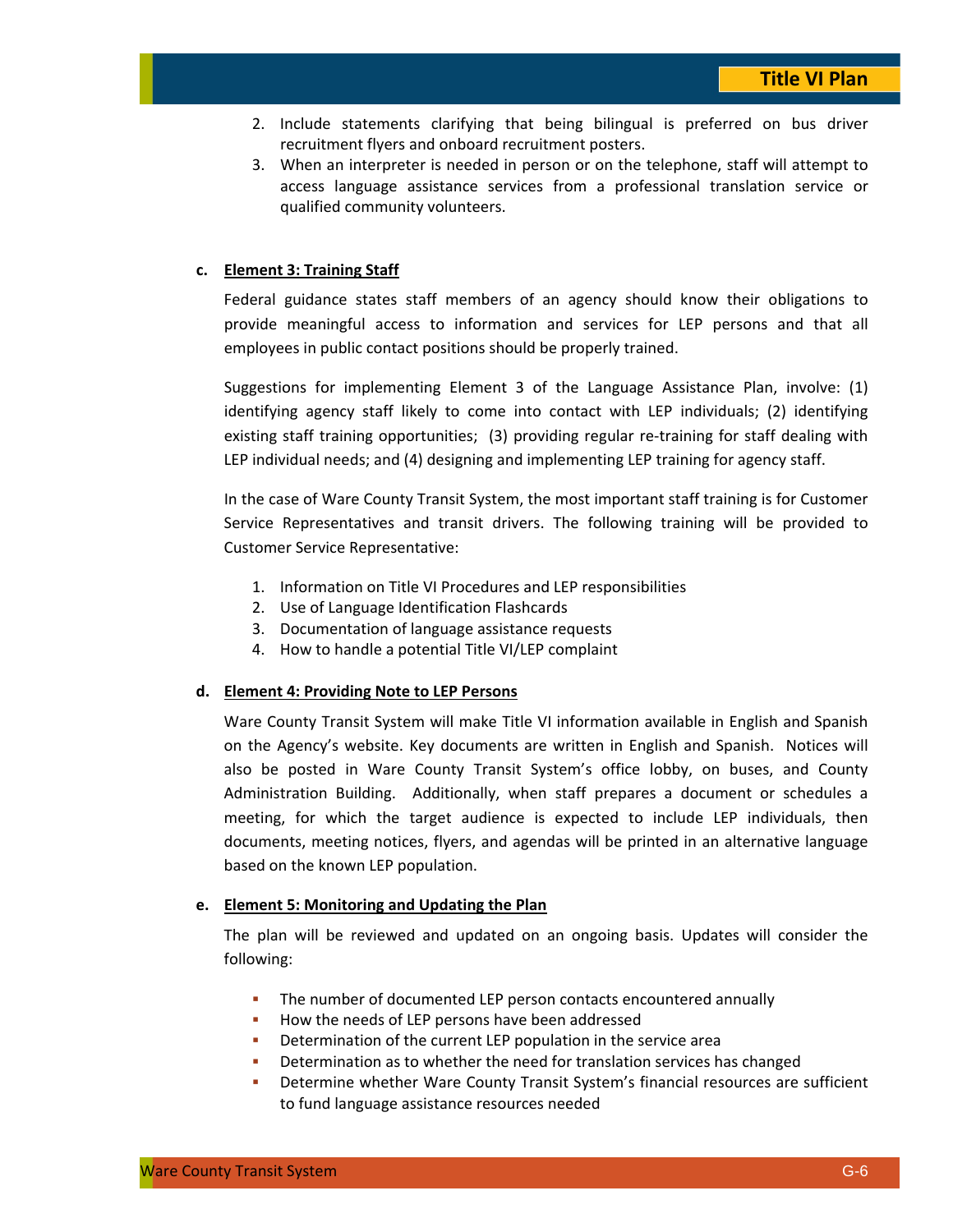Ware County Transit System understands the value that its service plays in the lives of individuals who rely on this service, and the importance of any measures undertaken to make the use of system easier. Ware County Transit System is open to suggestions from all sources, including customers, Ware County Transit System staff, other transportation agencies with similar experiences with LEP communities, and the general public, regarding additional methods to improve their accessibility to LEP communities.

### **IV. Safe Harbor Provision**

DOT has adopted the Department of Justice's Safe Harbor Provision, which outlines circumstances that can provide a "safe harbor" for recipients regarding translation of written materials for LEP population. The Safe Harbor Provision stipulates that, if a recipient provides written translation of vital documents for each eligible LEP language group that constitutes five percent (5%) or 1,000 persons, whichever is less, of the total population of persons eligible to be served or likely to be affected or encountered, then such action will be considered strong evidence of compliance with the recipient's written translation obligations. Translation of non‐vital documents, if needed, can be provided orally. If there are fewer than 50 persons in a language group that reaches the five percent (5%) trigger, the recipient is not required to translate vital written materials but should provide written notice in the primary language of the LEP language group of the right to receive competent oral interpretation of those written materials, free of cost.

Ware County Transit System service area does not have LEP populations which qualify for the Safe Harbor Provision. As shown in Appendix H, Ware County Transit System does not have LEP groups which speak English less than "very well" which exceed either 5.0% or 1,000 person.

The Safe Harbor Provision applies to the translation of written documents only. They do not affect the requirement to provide meaningful access to LEP individuals through competent oral interpreters where oral language services are needed and are reasonable. Ware CountyTransit System may determine, based on the Four Factor Analysis, that even though a language group meets the threshold specified by the Safe Harbor Provision, written translation may not be an effective means to provide language assistance measures.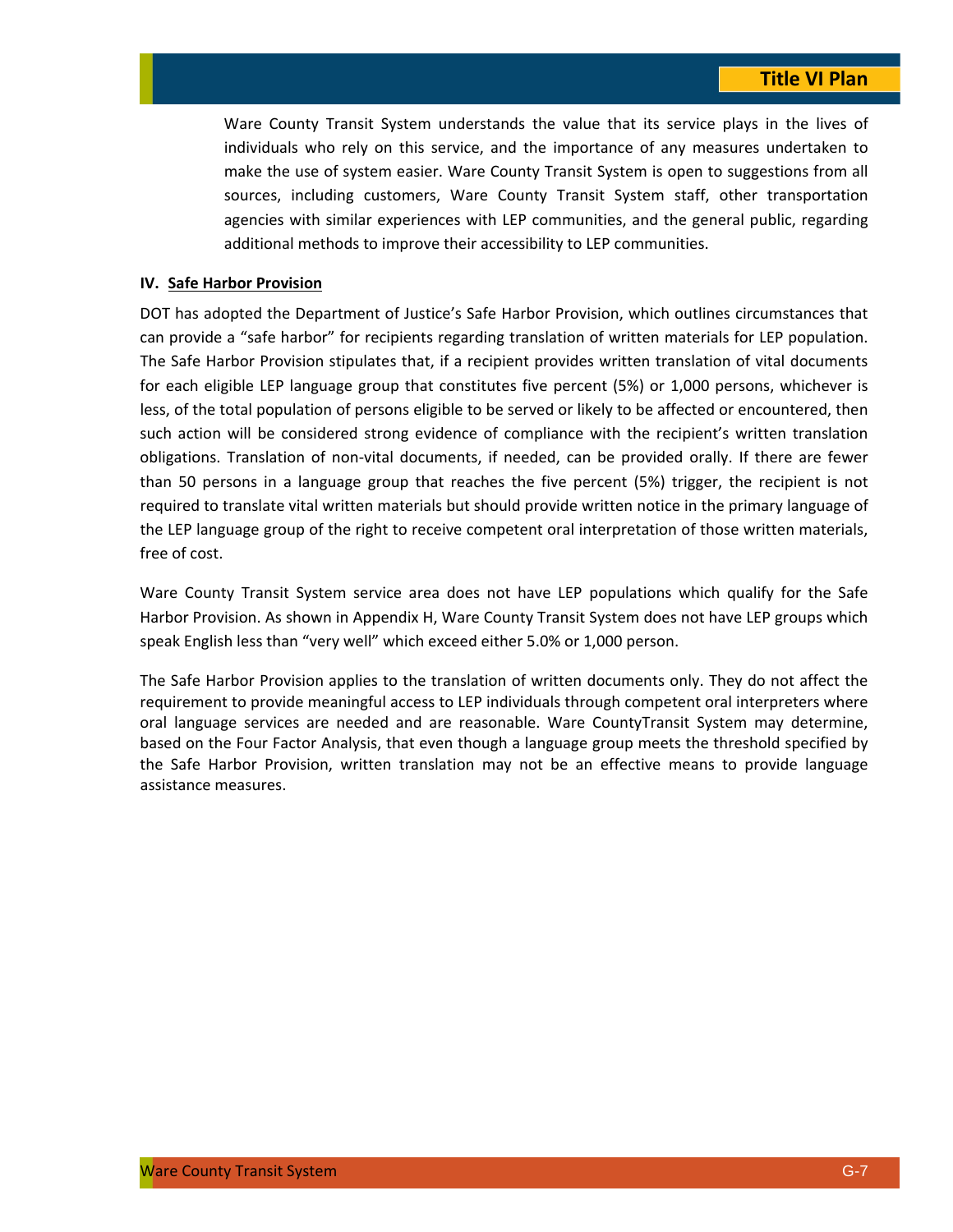# **Appendix H Operating Area Language Data: Ware County Transit System Service Area**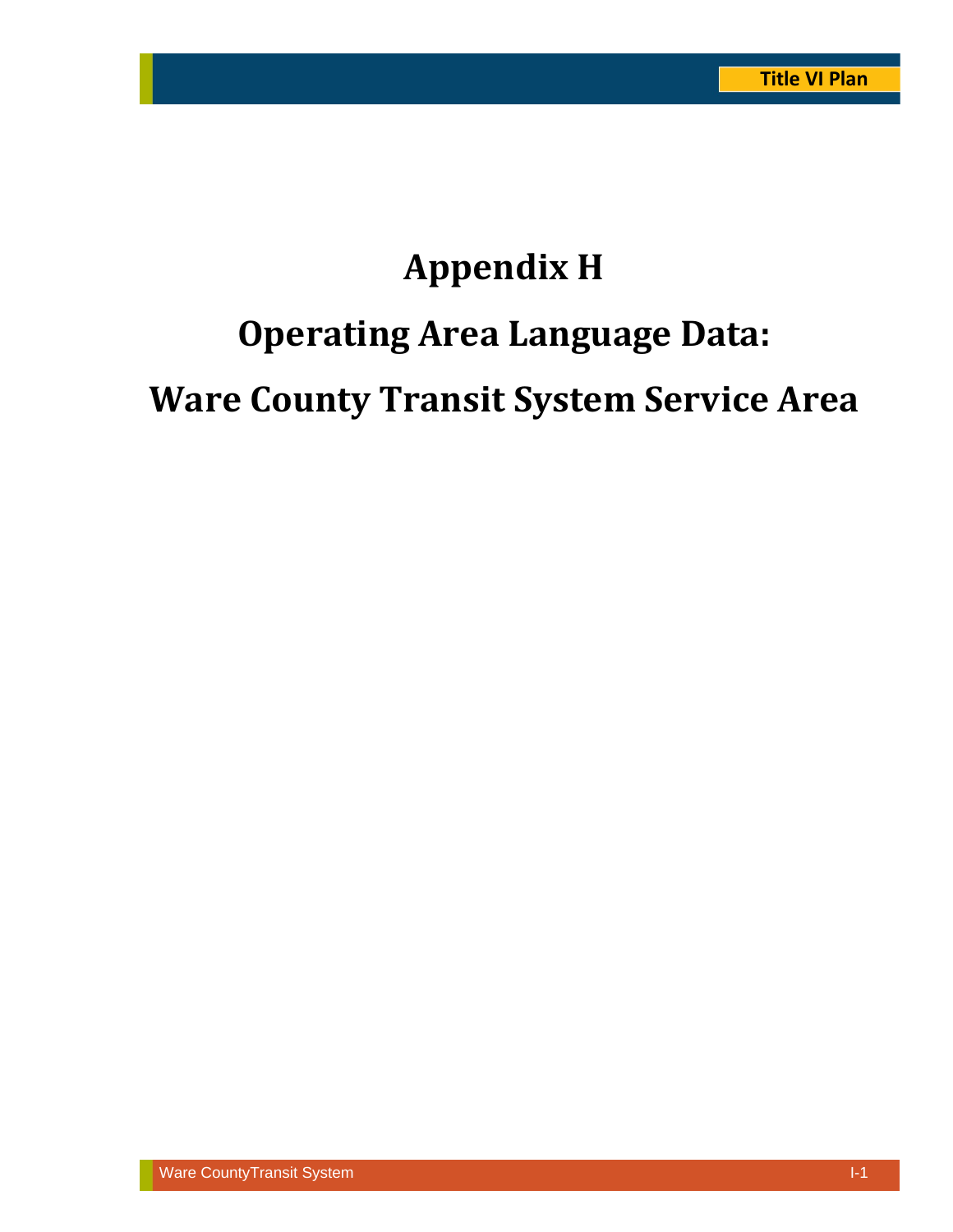| <b>Language</b>                      | <b>County</b>  | <b>Percent of Population</b> |
|--------------------------------------|----------------|------------------------------|
| <b>Total</b>                         | 33,238         | 100.00                       |
| Speak only English                   | 31,866         | 95.90                        |
| Spanish or Spanish Creole            | 1,025          | 3.10                         |
| Speak English "very well"            |                |                              |
| Speak English less than "very well"  | 534            | 1.60                         |
| French (incl. Patois, Cajun)         | $\bf{0}$       | 0                            |
| Speak English "very well"            | $\overline{0}$ | $\overline{0}$               |
| Speak English less than "very well"  | $\mathbf 0$    | $\mathbf 0$                  |
| <b>French Creole</b>                 | $\mathbf 0$    | $\mathbf 0$                  |
| Speak English "very well"            | $\overline{0}$ |                              |
| Speak English less than "very well"  | $\overline{0}$ |                              |
| Italian                              | $\mathbf 0$    |                              |
| Speak English "very well"            | $\overline{0}$ |                              |
| Speak English less than "very well"  | $\overline{0}$ |                              |
| Portuguese or Portuguese Creole      | $\overline{0}$ |                              |
| Speak English "very well"            | $\mathbf 0$    |                              |
| Speak English less than "very well"  | $\mathbf 0$    |                              |
| German                               | $\overline{0}$ |                              |
| Speak English "very well"            | $\overline{0}$ |                              |
| Speak English less than "very well"  | $\overline{0}$ |                              |
| Yiddish                              | $\mathbf 0$    |                              |
| Speak English "very well"            | 0              |                              |
| Speak English less than "very well"  | 0              |                              |
| <b>Other West Germanic languages</b> | $\overline{0}$ |                              |
| Speak English "very well"            | $\mathbf 0$    |                              |
| Speak English less than "very well"  | $\overline{0}$ |                              |
| <b>Scandinavian languages</b>        | 0              |                              |
| Speak English "very well"            | $\mathbf 0$    |                              |
| Speak English less than "very well"  | 0              |                              |
| Greek                                | 0              |                              |
| Speak English "very well"            | 0              |                              |
| Speak English less than "very well"  | $\mathbf 0$    |                              |
| <b>Russian</b>                       | 0              |                              |
| Speak English "very well"            | $\mathbf 0$    |                              |
| Speak English less than "very well"  | 0              |                              |
| Polish                               | $\mathbf 0$    |                              |
| Speak English "very well"            | 0              |                              |
| Speak English less than "very well"  | $\mathbf 0$    |                              |
| Serbo-Croatian                       | $\overline{0}$ |                              |
| Speak English "very well"            | $\overline{0}$ |                              |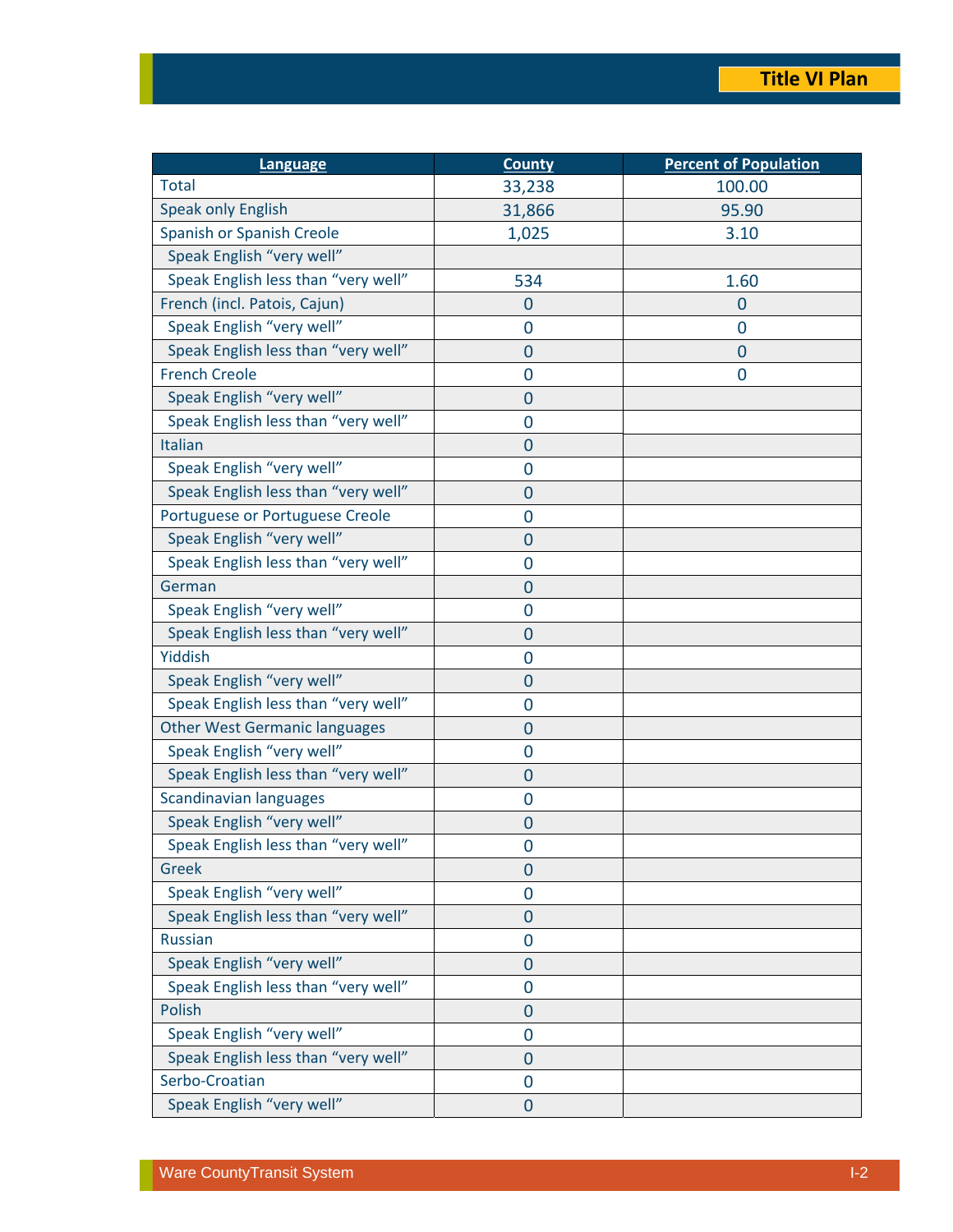### **Title VI Plan**

| <b>Language</b>                     | <b>County</b>  | <b>Percent of Population</b> |
|-------------------------------------|----------------|------------------------------|
| Speak English less than "very well" | 0              |                              |
| <b>Other Slavic Languages</b>       | $\overline{0}$ |                              |
| Speak English "very well"           | $\overline{0}$ |                              |
| Speak English less than "very well" | $\overline{0}$ |                              |
| Armenian                            | 0              |                              |
| Speak English "very well"           | $\overline{0}$ |                              |
| Speak English less than "very well" | 0              |                              |
| Persian                             | $\overline{0}$ |                              |
| Speak English "very well"           | $\overline{0}$ |                              |
| Speak English less than "very well" | $\overline{0}$ |                              |
| Gujarati                            | 0              |                              |
| Speak English "very well"           | $\overline{0}$ |                              |
| Speak English less than "very well" | $\overline{0}$ |                              |
| Hindi                               | $\overline{0}$ |                              |
| Speak English "very well"           | 0              |                              |
| Speak English less than "very well" | $\overline{0}$ |                              |
| Urdu                                | 0              |                              |
| Speak English "very well"           | $\overline{0}$ |                              |
| Speak English less than "very well" | 0              |                              |
| <b>Other Indic languages</b>        | $\overline{0}$ |                              |
| Speak English "very well"           | $\overline{0}$ |                              |
| Speak English less than "very well" | $\overline{0}$ |                              |
| Other Indo-European Languages       | 234            | .70                          |
| Speak English "very well"           |                |                              |
| Speak English less than "very well" | 42             | .10                          |
| Chinese                             | 0              |                              |
| Speak English "very well"           | 0              |                              |
| Speak English less than "very well" | $\mathbf 0$    |                              |
| Japanese                            | $\mathbf 0$    |                              |
| Speak English "very well"           | $\overline{0}$ |                              |
| Speak English less than "very well" | $\overline{0}$ |                              |
| <b>Korean</b>                       | $\overline{0}$ |                              |
| Speak English "very well"           | $\mathbf 0$    |                              |
| Speak English less than "very well" | $\mathbf 0$    |                              |
| Mon-Khmer, Cambodian                | 0              |                              |
| Speak English "very well"           | 0              |                              |
| Speak English less than "very well" | $\mathbf 0$    |                              |
| Hmong                               | $\mathbf{0}$   |                              |
| Speak English "very well"           | $\mathbf 0$    |                              |
| Speak English less than "very well" | $\overline{0}$ |                              |
| Thai                                | 0              |                              |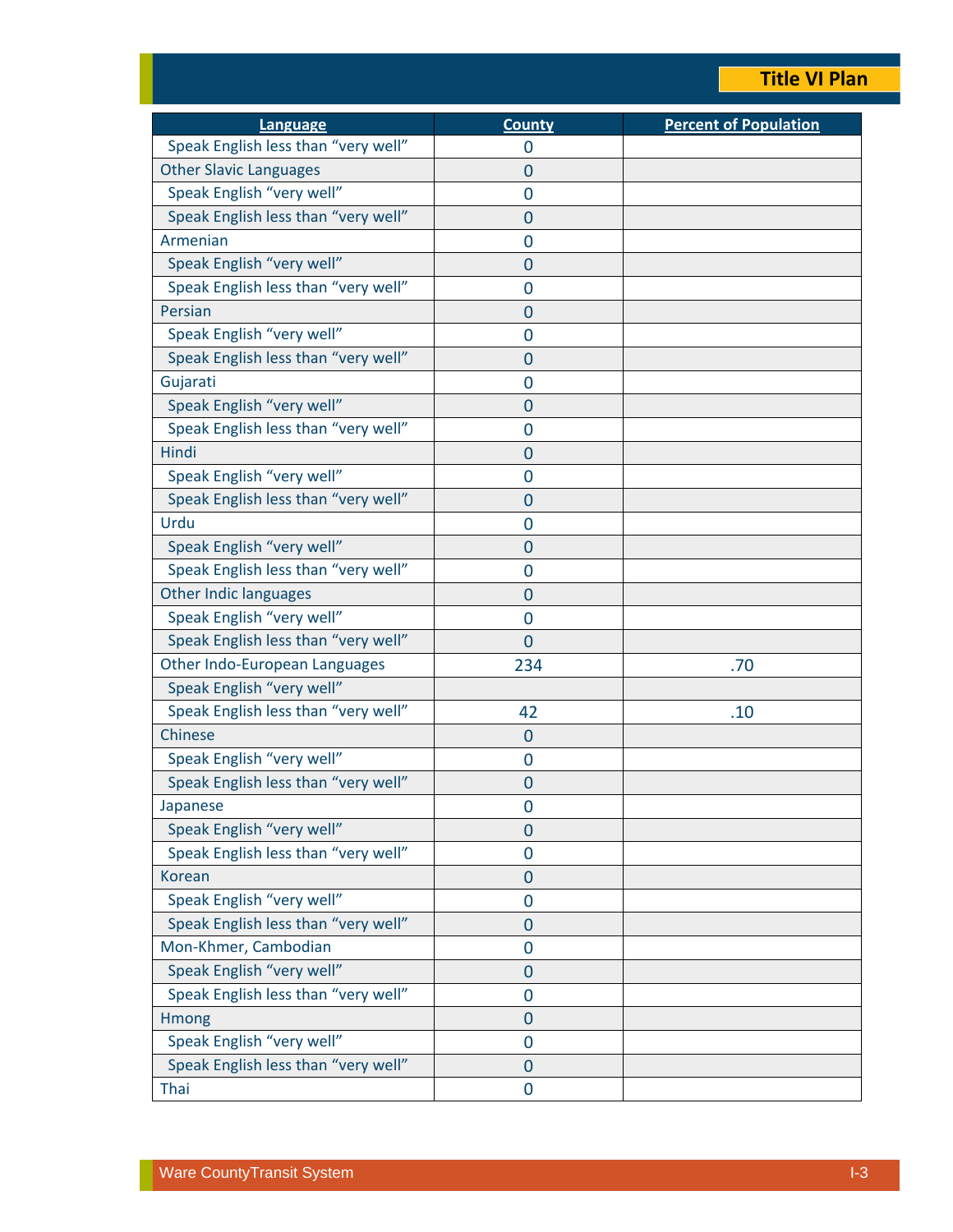### **Title VI Plan**

| Language                               | <b>County</b>  | <b>Percent of Population</b> |
|----------------------------------------|----------------|------------------------------|
| Speak English "very well"              | $\overline{0}$ |                              |
| Speak English less than "very well"    | 0              |                              |
| Laotian                                | 0              |                              |
| Speak English "very well"              | 0              |                              |
| Speak English less than "very well"    | $\mathbf 0$    |                              |
| Vietnamese                             | 0              |                              |
| Speak English "very well"              | 0              |                              |
| Speak English less than "very well"    | $\overline{0}$ |                              |
| <b>Other Asian languages</b>           | $\overline{0}$ |                              |
| Speak English "very well"              | $\overline{0}$ |                              |
| Speak English less than "very well"    | $\overline{0}$ |                              |
| <b>Tagalog</b>                         | $\overline{0}$ |                              |
| Speak English "very well"              | $\mathbf 0$    |                              |
| Speak English less than "very well"    | $\overline{0}$ |                              |
| <b>Other Pacific Island languages</b>  | 57             | .20                          |
| Speak English "very well"              |                |                              |
| Speak English less than "very well"    | 42             | .10                          |
| Navajo                                 | $\mathbf 0$    |                              |
| Speak English "very well"              | $\overline{0}$ |                              |
| Speak English less than "very well"    | 0              |                              |
| <b>Other Native American languages</b> | 0              |                              |
| Speak English "very well"              | $\overline{0}$ |                              |
| Speak English less than "very well"    | $\mathbf 0$    |                              |
| Hungarian                              | 0              |                              |
| Speak English "very well"              | 0              |                              |
| Speak English less than "very well"    | 0              |                              |
| Arabic                                 | 0              |                              |
| Speak English "very well"              | 0              |                              |
| Speak English less than "very well"    | $\mathbf 0$    |                              |
| <b>Hebrew</b>                          | $\overline{0}$ |                              |
| Speak English "very well"              | $\overline{0}$ |                              |
| Speak English less than "very well"    | $\mathbf 0$    |                              |
| African languages                      | $\mathbf 0$    |                              |
| Speak English "very well"              | $\overline{0}$ |                              |
| Speak English less than "very well"    | $\mathbf 0$    |                              |
| Other and unspecified languages        | 0              |                              |
| Speak English "very well"              | $\mathbf 0$    |                              |
| Speak English less than "very well"    | 0              |                              |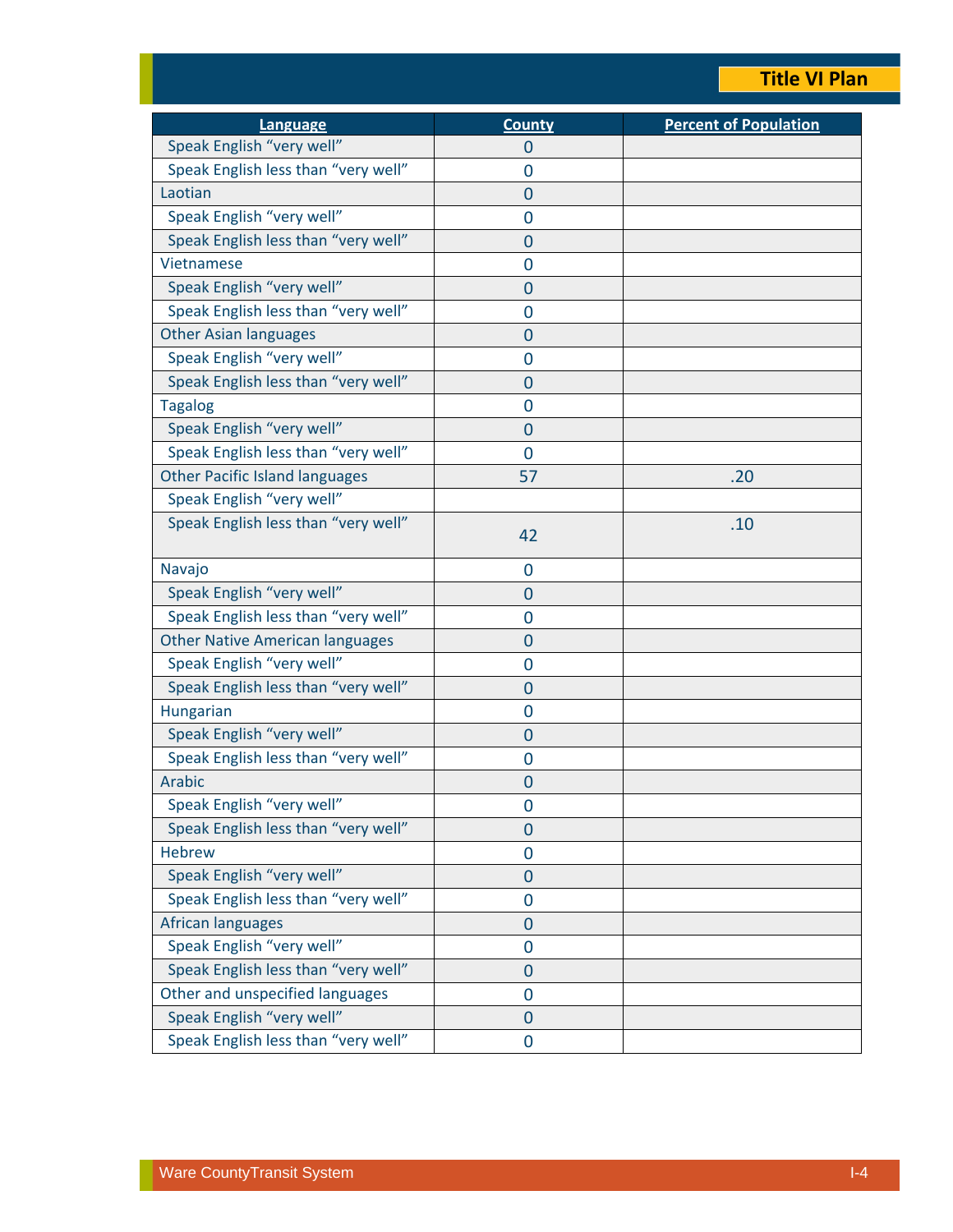# **Appendix I Demographic Maps**

Not Required at this time